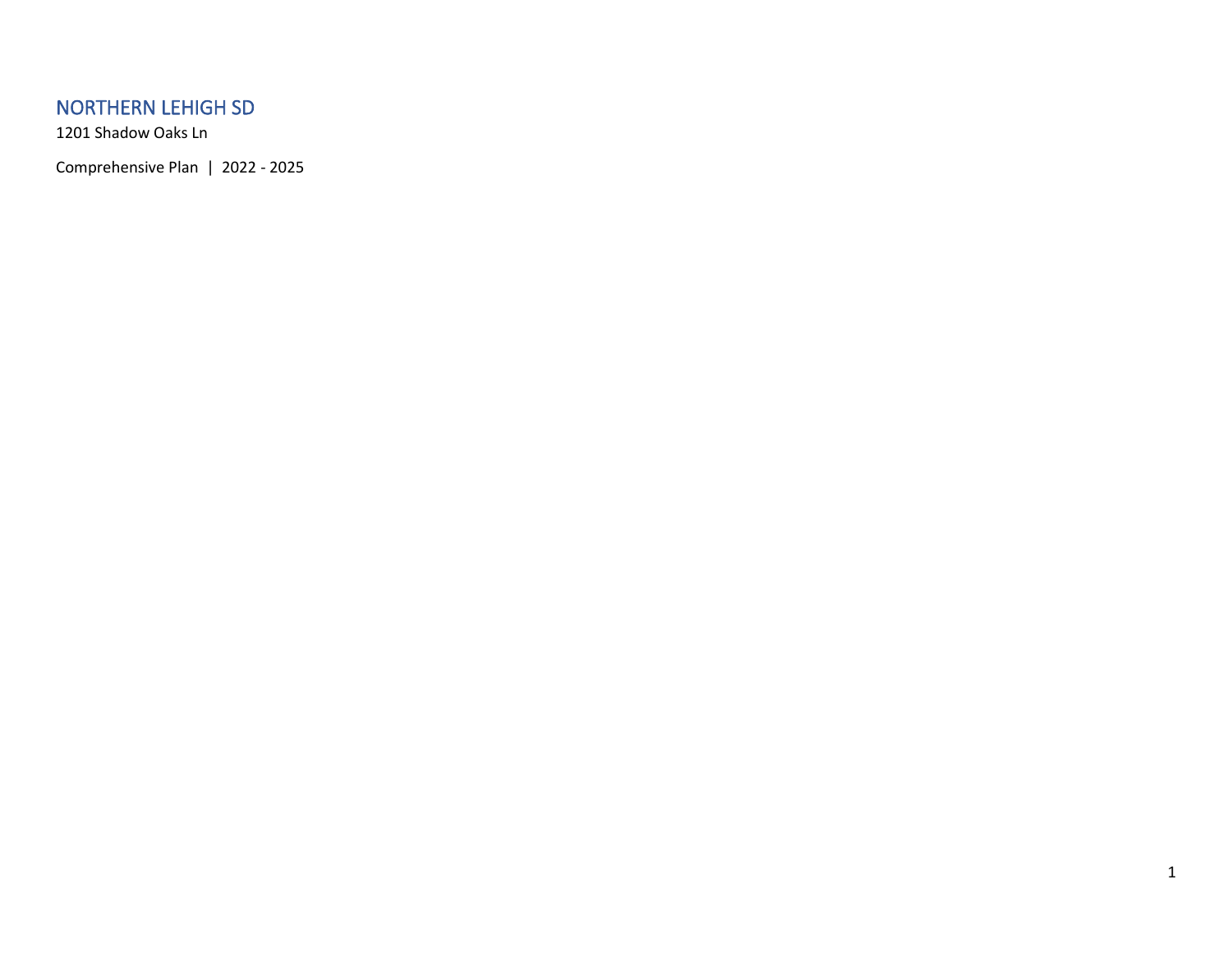# Steering Committee

| <b>Name</b>                | <b>Position/Role</b> | <b>Building/Group/Organization</b>                            | <b>Email</b>          |
|----------------------------|----------------------|---------------------------------------------------------------|-----------------------|
| <b>Matthew Link</b>        | Administrator        | <b>District Office</b>                                        | mlink@nlsd.org        |
| <b>Tania Stoker</b>        | Administrator        | <b>District Office</b>                                        | tstoker@nlsd.org      |
| Michele Dotta              | Administrator        | <b>District Office</b>                                        | mdotta@nlsd.org       |
| James Schnyderite          | Administrator        | Peters Elementary School                                      | jschnyderite@nlsd.org |
| <b>Todd Breiner</b>        | Administrator        | Slatington Elementary School                                  | tbreiner@nlsd.org     |
| David Hauser               | Administrator        | Northern Lehigh Middle School                                 | dhauser@nlsd.org      |
| Michael Strohl             | Administrator        | Northern Lehigh Middle School and Northern Lehigh High School | dhauser@nlsd.org      |
| <b>Robert Vlasaty</b>      | Administrator        | Northern Lehigh High School                                   | rvlasaty@nlsd.org     |
| Scott Pyne                 | Administrator        | <b>District Office</b>                                        | spyne@nlsd.org        |
| Susan Beil                 | <b>Staff Member</b>  | Dist. Dept. Leader/ SES                                       | sbeil@nlsd.org        |
| Allison Chruscial          | <b>Staff Member</b>  | Dist. Dept Leader / NLHS                                      | achruscial@nlsd.org   |
| <b>Christopher Bennett</b> | <b>Staff Member</b>  | Dist. Dept Leader / NLHS                                      | cbennett@nlsd.org     |
| <b>David Carroll</b>       | <b>Staff Member</b>  | Dist. Dept Leader / NLMS/ NLHS                                | dcarroll@nlsd.org     |
| Jennifer Butz              | <b>Staff Member</b>  | Dist. Dept. Leader / PES / SES                                | jbutz@nlsd.org        |
| Elissa Fry                 | <b>Staff Member</b>  | Dist. Dept. Leader / SES                                      | efry@nlsd.org         |
| Susanne Hegedus            | <b>Staff Member</b>  | Elem. Dept. Leader / PES                                      | shegedus@nlsd.org     |
| Amanda Beer                | <b>Staff Member</b>  | Elem. Dept. Leader / SES                                      | abeer@nlsd.org        |
| Jamie Bigley               | <b>Staff Member</b>  | Elem. Dept. Leader / PES                                      | jbigley@nlsd.org      |
| Deanna Quay                | <b>Staff Member</b>  | Sec. Dept. Leader / NLHS                                      | dquay@nlsd.org        |
| Amanda Bariana             | <b>Staff Member</b>  | Sec. Dept. Leader / NLMS                                      | abariana@nlsd.org     |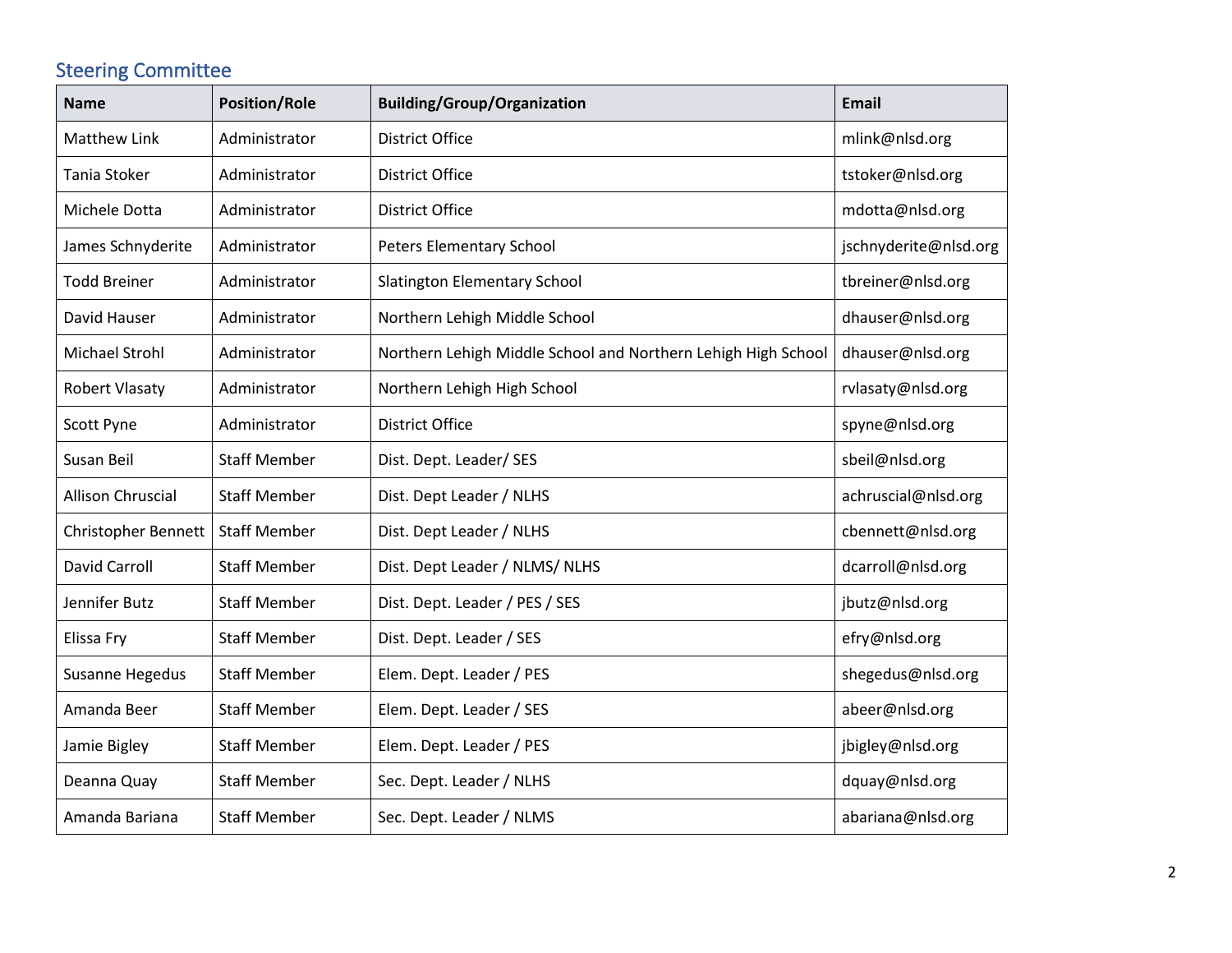| Dana Egan            | Other                   | Nulton Diagnostic and Treatment Center | degan@nulton.com   |
|----------------------|-------------------------|----------------------------------------|--------------------|
| Jennifer Wentz       | Other                   | Nulton Diagnostic and Treatment Center | jwentz@nulton.com  |
| <b>Anthony Tulio</b> | <b>Staff Member</b>     | Elem. Dept. Leader / SES               | atulio@nlsd.org    |
| James Yadush         | <b>Staff Member</b>     | Sec. Dept. Leader / NLHS               | jyadush@nlsd.org   |
| Lynne Fedorcha       | <b>Community Member</b> | Resident                               | N/A                |
| Krystle Tiedeman     | <b>Staff Member</b>     | Sec. Dept. Leader / NLHS               | ktiedeman@nlsd.org |
| Amanda Bashore       | <b>Staff Member</b>     | Teacher / PES                          | abashore@nlsd.org  |
| Susa Beil            | <b>Staff Member</b>     | Teacher / SES                          | sbeil@nlsd.org     |
| Kristie Borger       | <b>Staff Member</b>     | Teacher / SES                          | kborger@nlsd.org   |
| Linda Brown          | <b>Staff Member</b>     | School Counselor / NLMS                | lbrown@nlsd.org    |
| <b>Blasia Dunham</b> | <b>Staff Member</b>     | TIS / NLMS / NLHS                      | bdunham@nlsd.org   |
| Robert Kern          | <b>Board Member</b>     | <b>Board Member</b>                    | rkern@nlsd.org     |
| Jason Fahringer      | Parent                  | Parent                                 | N/A                |
| Kelly Kromer         | <b>Staff Member</b>     | School Counselor / PES                 | kkromer@nlsd.org   |
| Chris Harrington     | Other                   | Consultant                             | N/A                |
| <b>Gail Lafferty</b> | <b>Staff Member</b>     | Teacher                                | glafferty@nlsd.org |
| Raquel Hoffert       | <b>Staff Member</b>     | School Counselor / NLHS                | rhoffert@nlsd.org  |
| <b>Bethany Ebner</b> | <b>Community Member</b> | <b>Community Member</b>                | bebner@cvclv.org   |
| Debra Hunsicker      | Parent                  | Parent                                 | N/A                |
| Douglas Hunsicker    | Parent                  | Parent                                 | N/A                |
| Tamara Fahringer     | Parent                  | Parent                                 | N/A                |
| <b>Gene Marks</b>    | Administrator           | School Psychologist                    | gmarks@nlsd.org    |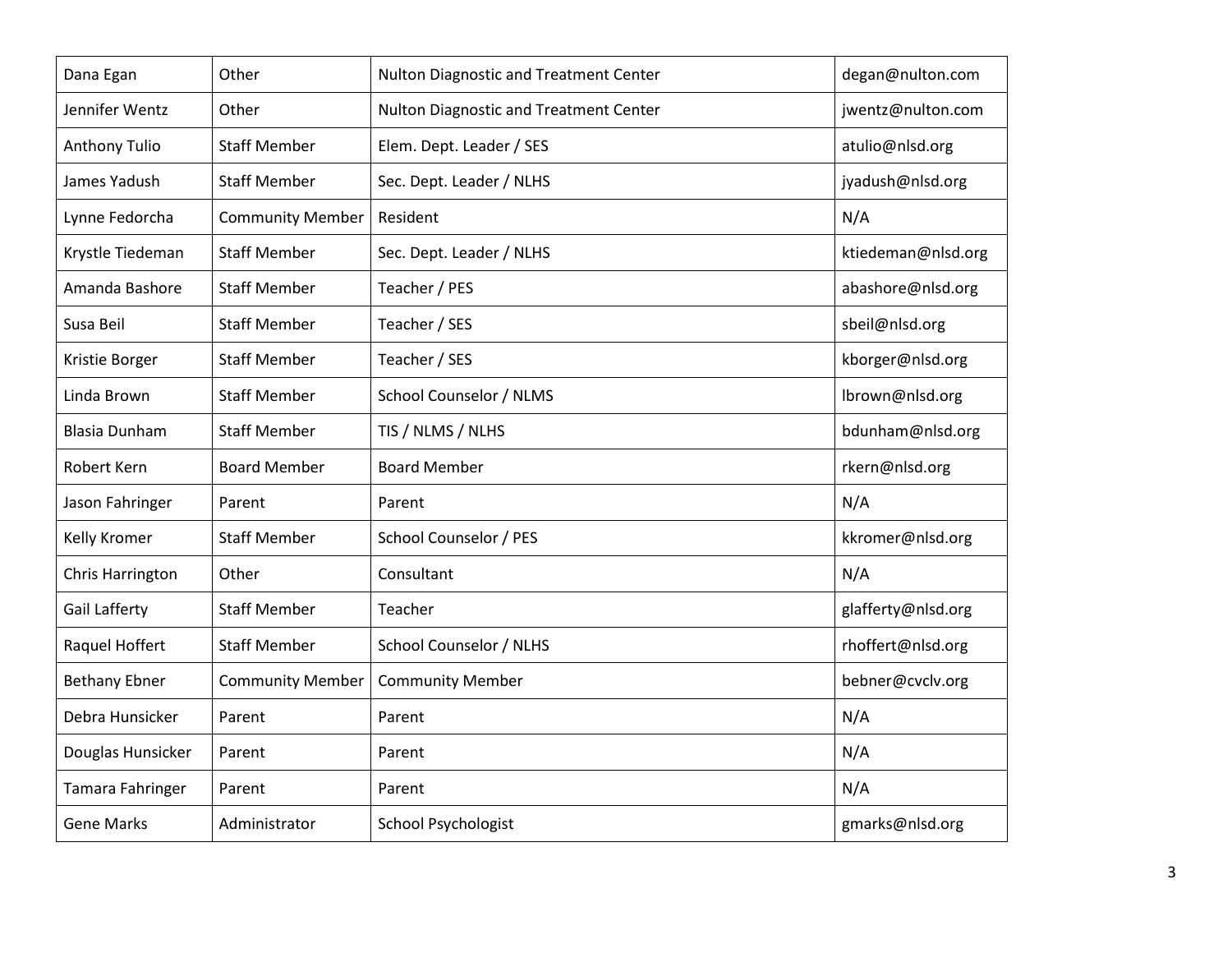| MaryAnn Mattiola    | <b>Staff Member</b>     | Teacher / All Blds             | masmattiola@nlsd.org |
|---------------------|-------------------------|--------------------------------|----------------------|
| <b>Wendy Texter</b> | <b>Community Member</b> | <b>Business Representative</b> | wtexter@thechc.org   |
| Sue Mengel          | <b>Staff Member</b>     | School Counselor / SES         | smengel@nlsd.org     |
| Elizabeth LeBlanc   | Other                   | Consultant                     | N/A                  |
| Erin Moore          | Parent                  | Parent                         | N/A                  |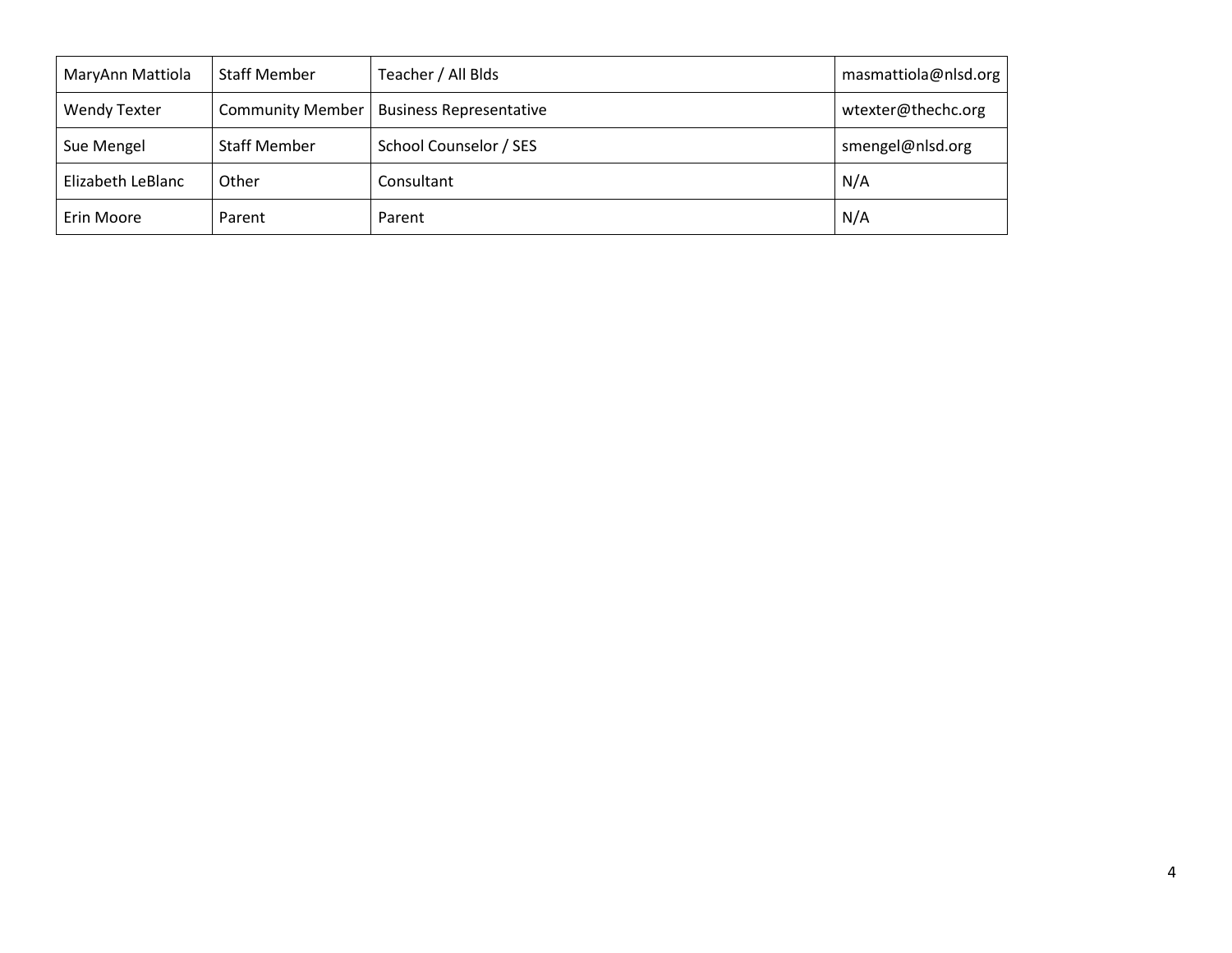### LEA Profile

The Northern Lehigh School District is located on the northern tip of Lehigh County in eastern Pennsylvania. The district is 90 miles north of Philadelphia and bordered by Northampton and Carbon Counties. The District is primarily rural, but is close to post-secondary educational facilities such as Lehigh Carbon Community College in Schnecksville, Muhlenberg College and DeSales University in Allentown, and Moravian College and Lehigh University in Bethlehem. It is also close to cultural offerings such as the symphony, theater, and museums in Allentown and Bethlehem. Northern Lehigh School District has an average enrollment between 1500-1550 students each school year. The District has maintained a long standing commitment to educational excellence, community strength, and student success.

While this community is free from industrial growth, within the community boundaries are scenic hiking and biking trails. The community is in close proximity to the Appalachian Trail and Lehigh River, and boasts additional recreational activities such as white water rafting, canoeing, and kayaking. The Lehigh Gap Nature Center, located to the north of the district and at the foot of the Kittatinny Ridge, is a wildlife refuge and habitat and serves as an outdoor classroom to support local educational programs.

Class sizes within the district are appropriate for students' developmental levels and monitored closely to provide optimal attention and response to student needs. Instruction occurs at students' developmental levels and opportunities for acceleration and enrichment are included in academic programming.

Northern Lehigh elementary students attend two schools which are known for and appreciated by parents and the community for their nurturing environments. Academic skills in reading, writing, math, and other subjects are the focus. Elementary students attend Peters Elementary School (Grades K-2) and Slatington Elementary School (Grades 3-6).

Northern Lehigh secondary students attend Northern Lehigh Middle School (Grades 7 & 8) and Northern Lehigh High School (Grades 9-12). Both secondary schools are located on the same campus. At our secondary schools, clubs and organizations, Student Assistance, intramural sports, and highly competitive interscholastic athletic programs are available. At the high school a variety of program options are available for all students such as career and technical education at Lehigh Career and Technical Institute, and dual enrollment opportunities, where students can obtain college credits during their high school career.

The District offers a digital academy program (Bulldog Academy) which is available to students in grades K-12. The cyber school offers Northern Lehigh School District students a high quality online curriculum with full access to Northern Lehigh School District school functions and events.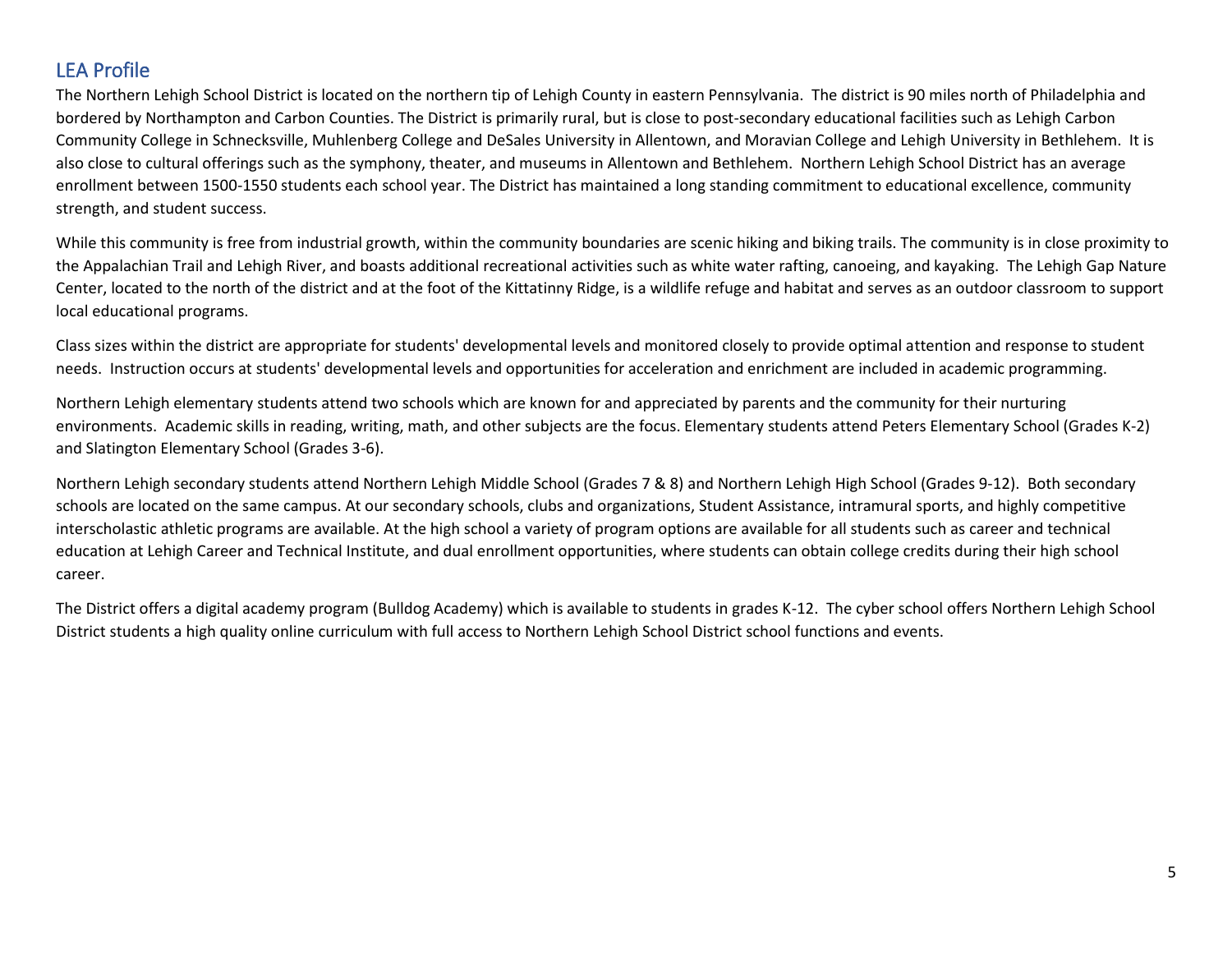### Mission and Vision

#### Mission

MOTTO Living, learning, and leading to make every story better.

MISSION The mission of the Northern Lehigh School District is to provide a safe school climate where everyone is valued, respected, and included. Our community promotes a collaborative and supportive learning culture that meets students at their level and challenges all to learn and grow. We prepare and motivate our students for their future endeavors by teaching them essential skills, civic responsibility, and an appreciation for life-long learning. We encourage pride in ourselves, schools, and community. We strive for excellence in all we do.

#### Vision

VISION Our vision is that every one of us embraces our dual role as teachers and learners. It is our vision that we find the courage and empathy to hold each other accountable and ensure that the impact of our actions is shared and heard. It is our vision that we cultivate shared trust through words and actions. While not insulated from the effects of the world around us, and absolutely determined to impact it, we do not accept disrespect, nor contempt as a norm. By eliminating these distractions, we can face the challenges and help each member of this community live, learn, and lead. We envision a community with countless untold stories that seeks to understand and support each other under the core commitments. As teachers and learners, we commit to share in the following:

COMMITMENTS With support and continuous feedback, every learner will find success. By using sound information and a consistent process we will continuously improve. Acknowledging that each learner's story starts before they come to school and continues after they leave, we will make the most of the time we have together to help each other become stronger for the next chapter. We will help each learner gain the tools necessary to achieve their vision and make a masterpiece of their life. We strive to become a fearless organization, in which openness is encouraged, trust is built, and shame is diminished, paving the way for honesty and transparency. We aim to make the spaces where learning happens safe, functional, and beautiful, elevating opportunities for learners to interact and engage over "group worthy" problems each day. We will not merely accept but embrace and value the diverse population we serve, recognizing that diversity creates the kind of perfect friction that makes us both sharper and more polished. We will use data to make decisions while never forgetting that the numbers are all attached to people, and that there is deeper meaning found in connecting the two. We will be bold and courageous. We honor failure as a necessary part of the learning process. We will be consistent in these values for all learners, supporting them in achieving their goals and maximizing the time they spend learning by respecting where they are in their learning. We will choose the right tool for the job and measure twice and cut once out of respect for the value of our skills and their power to maximize the resources we have. We will do all of this by design, each responsible for their part, to shape each other's individual stories while also taking deep pride in the story we write together.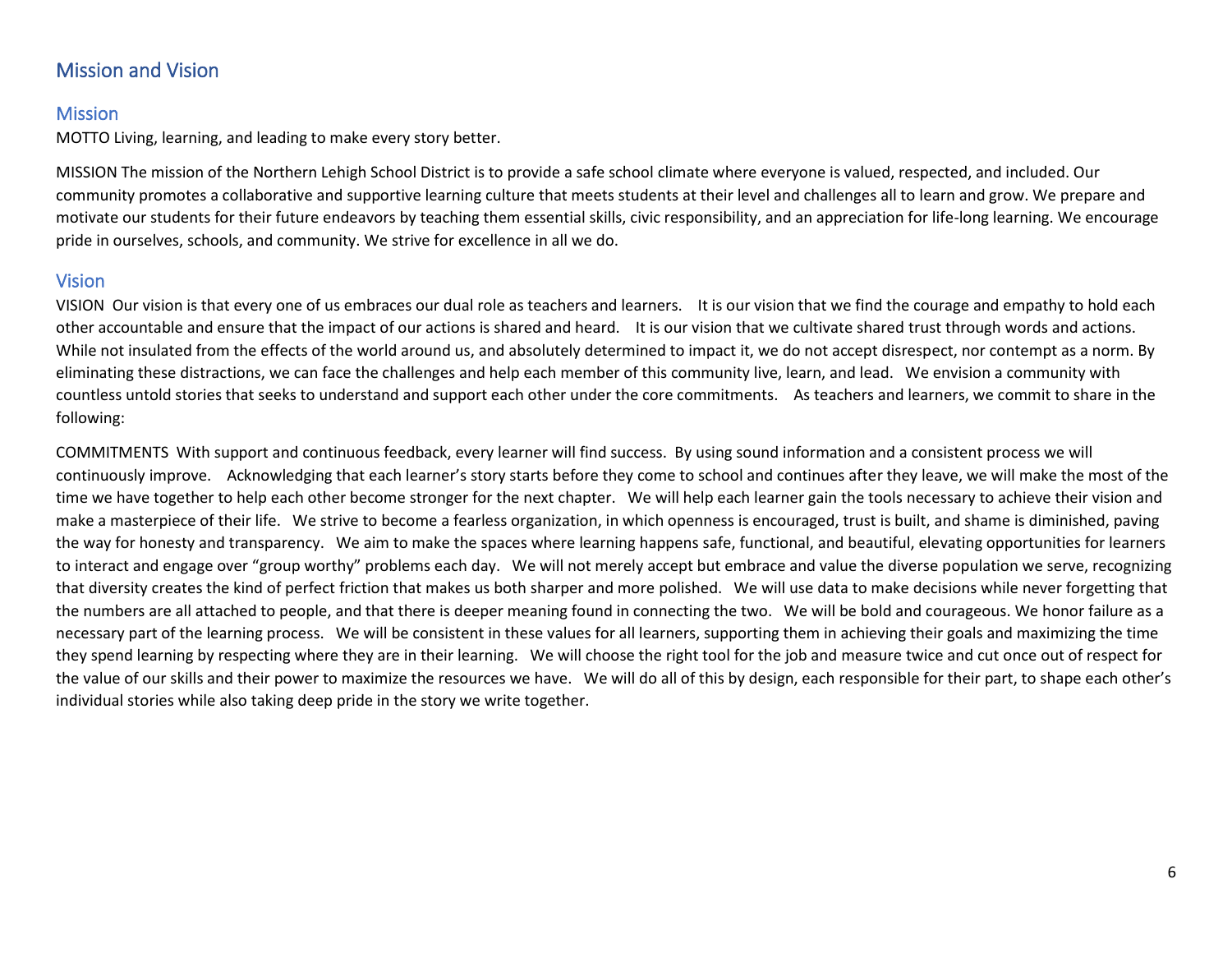### Educational Value Statements

#### **Students**

In the Northern Lehigh School District, we believe that students should take ownership of their stories. Staff, administration, parents and the community commit to providing support, encouragement and accountability to students throughout their journey to help them realize independence and become life-long learners.

### **Staff**

Employees of Northern Lehigh School District are a skilled group of professionals who are dedicated to their students and the success of the district and larger community. Faculty and staff must engage in life-long learning to positively impact each student's story. This promotes a collaborative and supportive learning culture that meets students at their level, challenging all to learn and grow.

#### Administration

We believe that the role of the administration of the Northern Lehigh School District is to provide a supportive culture and effective learning environment. We encourage pride in ourselves, schools and community and strive for excellence in all we do by using sound information and a consistent process to improve continuously.

#### Parents

The Northern Lehigh School District views parent/guardians as partners in a student's educational journey. While we recognize that every family's experience and interaction in their child's education is unique, we maintain that involvement and collaboration are key components of every student's success. Communication between home and school is essential and should be positive and proactive.

#### **Community**

The Northern Lehigh School District is housed in a community that has high expectations for its schools. The business owners, community organizations, residents and other stakeholders believe that the community can serve as partners in supporting the educational mission of the district. Further as NLSD is a microcosm of the larger community, contributing to the success of the district, will in turn contribute to the success of the surrounding community.

### Other (Optional)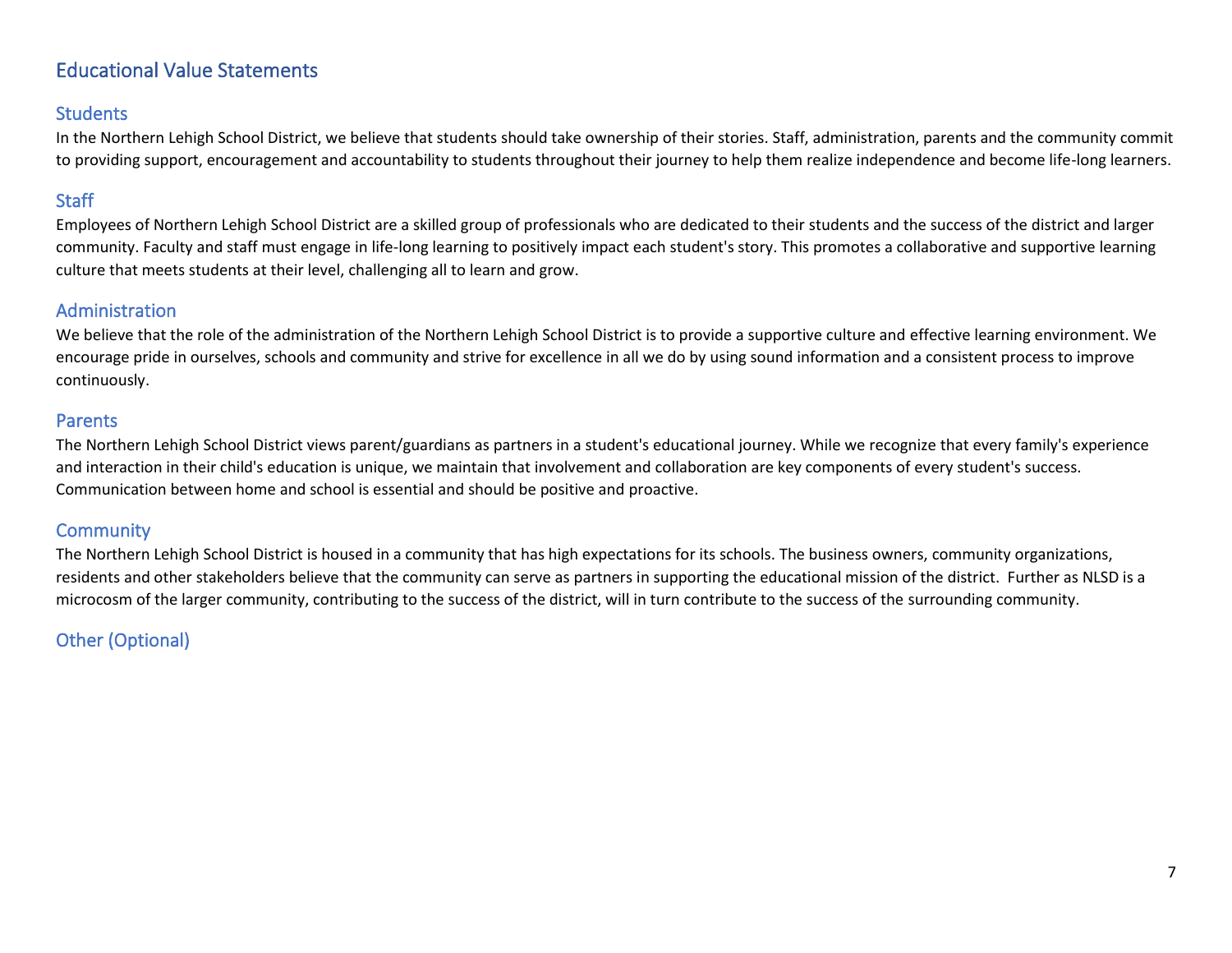# Summary Of Strengths and Challenges

## **Strengths**

| Strength                                                                                                                                                                                                                                                                                                                                                          | <b>Consideration In</b><br>Plan |
|-------------------------------------------------------------------------------------------------------------------------------------------------------------------------------------------------------------------------------------------------------------------------------------------------------------------------------------------------------------------|---------------------------------|
| The percentage of students with regular attendance was reported as 94.8% for the 2019-2020 school year. That is above the statewide<br>average of 85.7% and above the statewide performance standard of 94.1%                                                                                                                                                     | No.                             |
| 98%+ of our students across the district are meeting the Career Standards Benchmark.                                                                                                                                                                                                                                                                              | <b>Yes</b>                      |
| 97% of our students passed the civics assessment related to Act 35.                                                                                                                                                                                                                                                                                               | Yes                             |
| Nulton Diagnostic and Treatment Center provides mental health services to identified students K-12 on NLSD campuses. During the 21-22<br>school year, we contracted with a part-time social worker.                                                                                                                                                               | Yes                             |
| All NLSD students have a school issued device.                                                                                                                                                                                                                                                                                                                    | No                              |
| We have a CareerLink advisor on campus to assist students with their college and career goals.                                                                                                                                                                                                                                                                    | No                              |
| The percentage of students scoring advanced or proficient on the Math Keystone at the HS level was significantly greater than the average<br>across the state.                                                                                                                                                                                                    | Yes                             |
| The percentage of students scoring advanced or proficient on the 4th grade science PSSA was greater than the state average.                                                                                                                                                                                                                                       | <b>Yes</b>                      |
| There are a variety of opportunities for all stakeholders to engage in 2-way communication with members of the district and provide<br>feedback (board meetings, board committee meetings, Career Advisory Council, Safe Schools Committee, Family Engagement / Coffee and<br>Convo meetings, surveys, etc.)                                                      | Yes                             |
| The district encourages employees to engage in meaningful professional development and tries to build capacity within the ranks. This<br>includes identifying strengths in employees that can be turned into trainings for others to learn from and promoting staff from within.                                                                                  | Yes                             |
| We try to implement proactive programs and strategies to eliminate barriers to education for students and families. As additional needs<br>arise, we examine data and determine what resources we have available or can source to address the area of concern. We have established<br>many community partnerships and work collaboratively with them to this end. | Yes                             |
| In spring of 2020, PE had 71% in core support at the end of the year. Although this is not a complete recovery, great progress has been<br>made as at the end of 21-22, 66% of students are in core support in reading as measured by Acadience Reading assessment.                                                                                               | No                              |
| On the 20-21 ELA PSSA at the MS, ED students (65), Hispanic students (65), and students with IEPs (76) grew at nearly or more so than the<br>rate for the all student group (68).                                                                                                                                                                                 | <b>No</b>                       |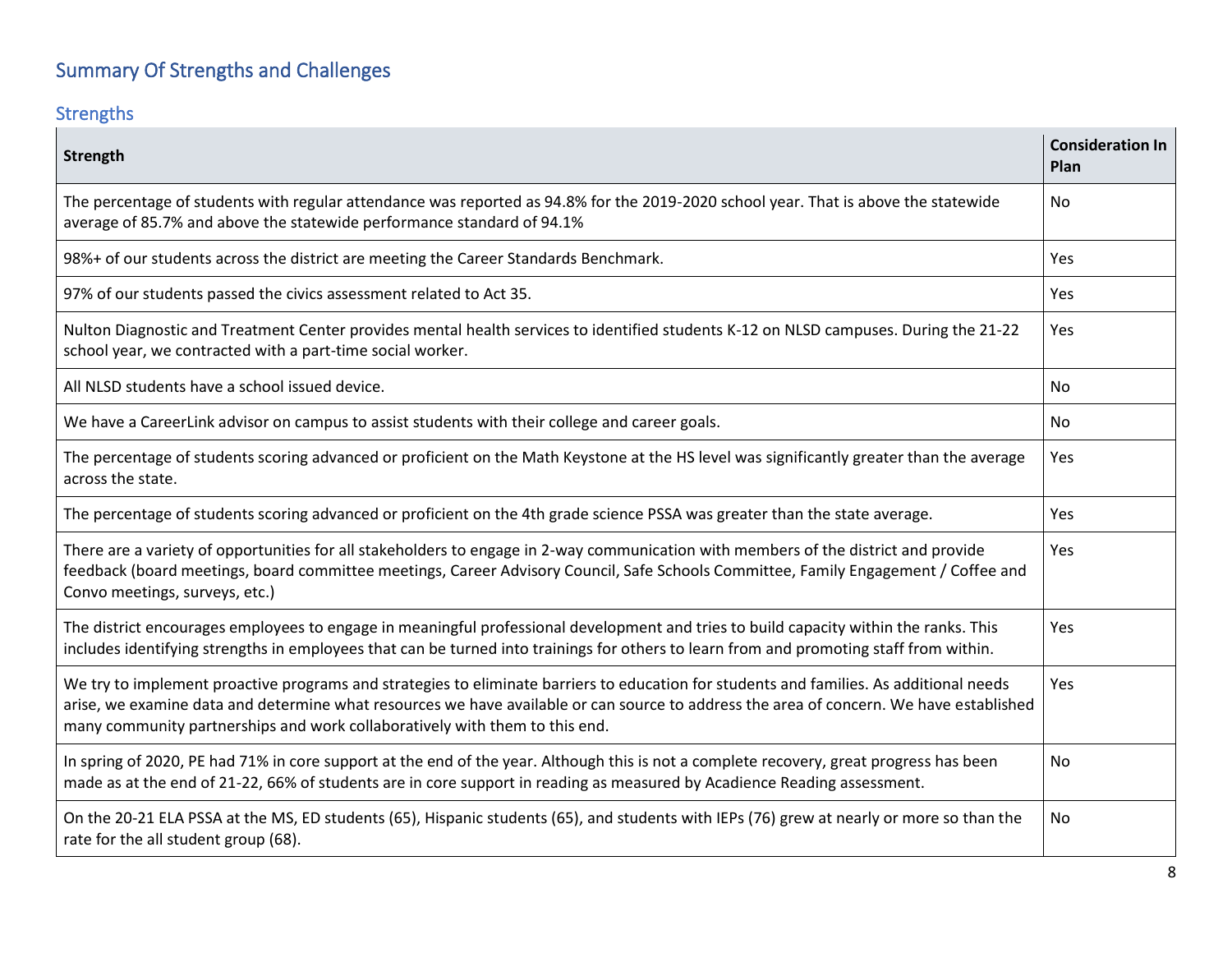| On the 20-21 Math PSSA/Keystone at the MS, ED students (59), Hispanic students (70), and students with IEPs (75) grew more so than the<br>rate for the all student group (52.7). | No  |
|----------------------------------------------------------------------------------------------------------------------------------------------------------------------------------|-----|
| On the 20-21 ELA PSSA at SE, ED students (72), Hispanic students (70), and students with IEPs (86) grew nearly as much or more than the all   No<br>student group (74).          |     |
| On the 20-21 Math PSSA at SE, ED students (61), Hispanic students (73), and students with IEPs (85) grew more than the all student group<br>(58).                                | No. |

### Challenges

| <b>Challenge</b>                                                                                                                                                                                                                                                                                                    | <b>Consideration In</b><br>Plan |
|---------------------------------------------------------------------------------------------------------------------------------------------------------------------------------------------------------------------------------------------------------------------------------------------------------------------|---------------------------------|
| No instructional data was reported for the K-2 level.                                                                                                                                                                                                                                                               | No.                             |
| There are no notable challenges in this section.                                                                                                                                                                                                                                                                    | No.                             |
| Expand college and career opportunities for students.                                                                                                                                                                                                                                                               | No.                             |
| The percentage of students scoring advanced or proficient on the ELA PSSA in all tested grades was less than the state average.                                                                                                                                                                                     | No.                             |
| At the HS level, there was an insufficient sample size with regard to Literature Keystone so scores were not reported through the Future<br>Ready PA Index.                                                                                                                                                         | No                              |
| The percentage of students scoring advanced or proficient on the Math PSSA in 3-8 was less than the state average.                                                                                                                                                                                                  | No.                             |
| The percentage of students scoring advanced or proficient on the 8th grade science PSSA was less than the state average.                                                                                                                                                                                            | No.                             |
| At the HS level, there was an insufficient sample size with regard to Biology Keystone so scores were not reported through the Future<br>Ready PA Index.                                                                                                                                                            | No.                             |
| We ranked "Ensure effective, standards-aligned curriculum and assessment" as emerging as we are in the process of a K-12 curriculum re-<br>write, aligned to the standards, with a focus on common assessments. This will happen over a 4-year cycle that we have developed.                                        | Yes                             |
| We ranked "Foster a vision and culture of high expectations for success for all students, educators, and families" as emerging as we are<br>seeking to improve in this area. We want students to take responsibility for their learning by personally examining their educational data<br>and setting future goals. | Yes                             |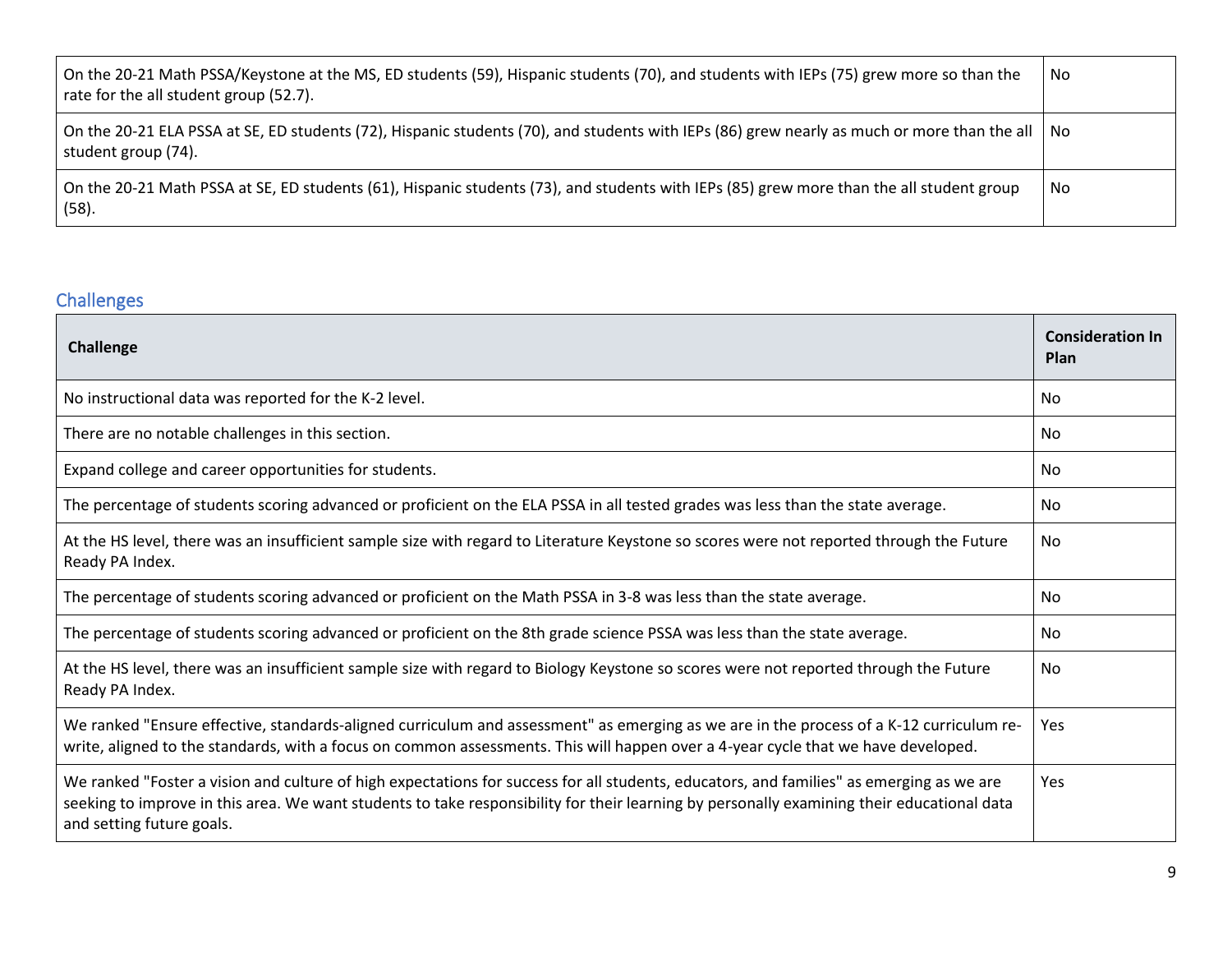| Post-pandemic, we have experienced an increase in mental health issues and negative behaviors. We continue to examine data and<br>prioritize the allocation of resources (human, financial, professional learning, etc) to address these needs.                                                                                                                                                                                                                                                                                                                                                               | <b>Yes</b> |
|---------------------------------------------------------------------------------------------------------------------------------------------------------------------------------------------------------------------------------------------------------------------------------------------------------------------------------------------------------------------------------------------------------------------------------------------------------------------------------------------------------------------------------------------------------------------------------------------------------------|------------|
| On the 20-21 ELA PSSA at the MS, ED students (20.6%), Hispanic students (27.3%), and students with IEPs (17.1%) achieved at a much<br>lower rate than the all student group (43.9%).                                                                                                                                                                                                                                                                                                                                                                                                                          | No.        |
| On the 20-21 Math PSSA/Keystone at the MS, ED students (7.9%), Hispanic students (9.1%), and students with IEPs (5.7%) achieved at a<br>much lower rate than the all student group (15.3%).                                                                                                                                                                                                                                                                                                                                                                                                                   | No.        |
| On the 20-21 Sci PSSA at the MS, ED students (25%) achieved at a much lower rate than the all student group (44.3%).                                                                                                                                                                                                                                                                                                                                                                                                                                                                                          | No.        |
| On the 20-21 Sci Keystone at the HS, ED students (79) and students with IEPS (78) grew at a lower rate than the all student group (96).                                                                                                                                                                                                                                                                                                                                                                                                                                                                       | No.        |
| On the 20-21 ELA, math and sci PSSAs at SE, ED students, Hispanic students and students with IEPs achieved at a much lower rate than the<br>all student group. ELA - ED students (32.9%), Hispanic students (34.5%) and students with IEPs (16.9%) achieved at a much lower rate<br>than the all student group (50.3%). Math - ED students (12.9%), Hispanic students (13.8%) and students with IEPs (14.3%) achieved at a<br>much lower rate than the all student group (26.4%) Sci - ED students (45.2%) and students with IEPs (45.5%) achieved at a much lower<br>rate than the all student group (71.3%) | No.        |

#### Most Notable Observations/Patterns

\* We questioned the effectiveness of the master schedules in our schools and are looking to make changes to them.

\* We questioned staffing, equity of class sizes and if there is a way to share less faculty between schools.

\* We discussed areas of lower achievement and growth. Specifically, we are concerned with filling in learning gaps caused as a result of the pandemic and articulating a complete curriculum for the district.

\* We discussed the continuation of programs, platforms, services and consumable supplies when ESSER monies are expended. Specifically, noted were summer and afterschool opportunities.

\* We discussed trying to ensure a sense of connectedness for all students to the district and its staff. This included students being able to see themselves (their demographics) represented in those that lead, teach, and coach students. This led to a dialogue about diversity, equity and a sense of belonging for our students, staff and families.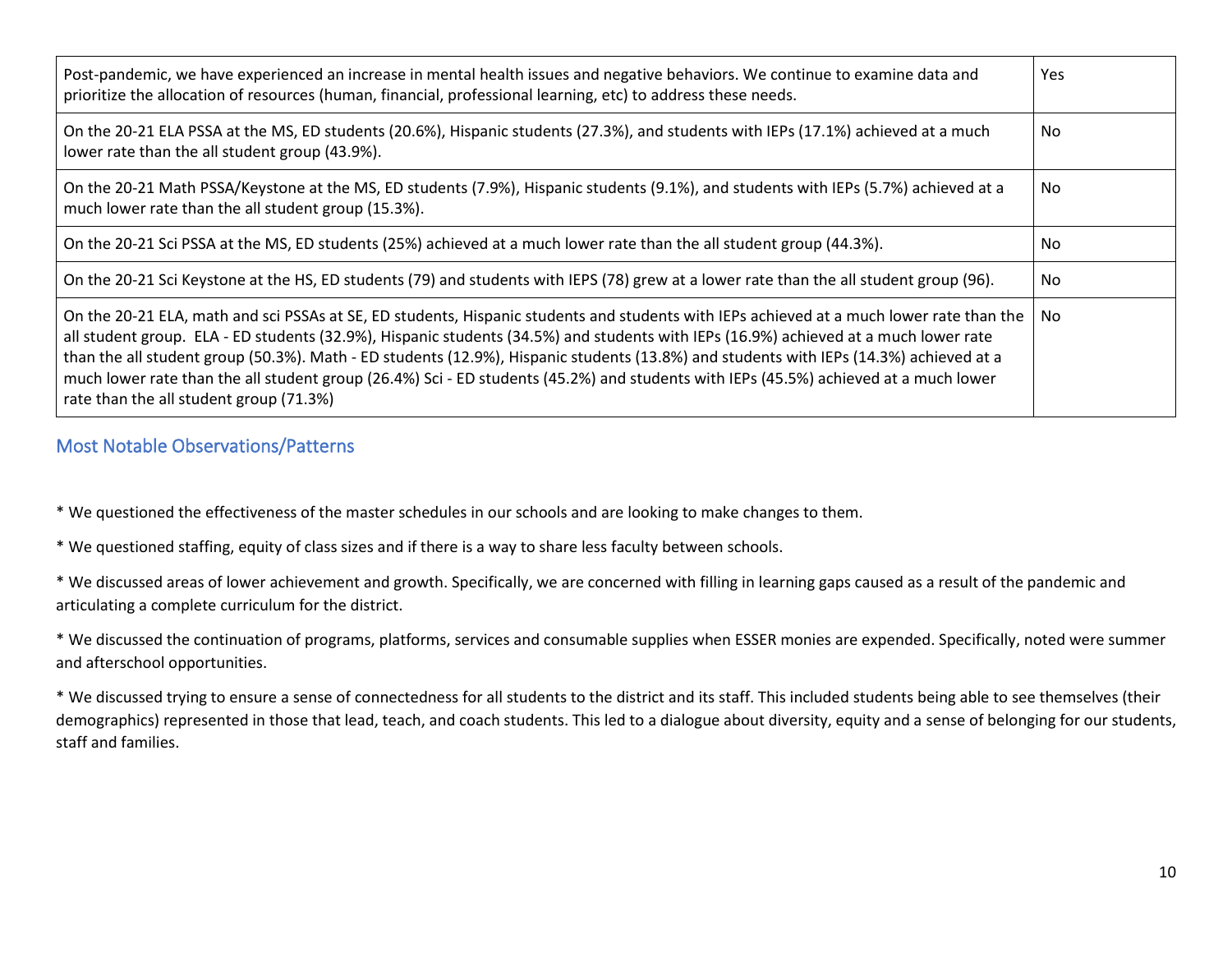# Analyzing Strengths and Challenges

### Strengths

| Strength                                                                                                                                                                                                                                                                                                                                                             | <b>Discussion Points</b>                                                                                                                                                                                                             |
|----------------------------------------------------------------------------------------------------------------------------------------------------------------------------------------------------------------------------------------------------------------------------------------------------------------------------------------------------------------------|--------------------------------------------------------------------------------------------------------------------------------------------------------------------------------------------------------------------------------------|
| 98%+ of our students across the district are meeting the Career Standards Benchmark.                                                                                                                                                                                                                                                                                 | We feel that we have put better systems in place for collecting<br>and tracking the required evidence but continue to improve<br>systems as issues arise.                                                                            |
| 97% of our students passed the civics assessment related to Act 35.                                                                                                                                                                                                                                                                                                  | This was the first year that data was collected in this area and<br>we are proud of the scores our students earned in this area.                                                                                                     |
| Nulton Diagnostic and Treatment Center provides mental health services to identified<br>students K-12 on NLSD campuses. During the 21-22 school year, we contracted with a part-<br>time social worker.                                                                                                                                                              | Originally we had one counselor. We requested another and<br>had two full-time counselors working with students. Post-<br>pandemic needs have increased and we have again requested<br>another counselor to work with students K-12. |
| The percentage of students scoring advanced or proficient on the Math Keystone at the HS<br>level was significantly greater than the average across the state.                                                                                                                                                                                                       |                                                                                                                                                                                                                                      |
| The percentage of students scoring advanced or proficient on the 4th grade science PSSA was<br>greater than the state average.                                                                                                                                                                                                                                       |                                                                                                                                                                                                                                      |
| There are a variety of opportunities for all stakeholders to engage in 2-way communication<br>with members of the district and provide feedback (board meetings, board committee<br>meetings, Career Advisory Council, Safe Schools Committee, Family Engagement / Coffee and<br>Convo meetings, surveys, etc.)                                                      | We believe that we do a good job of providing opportunities<br>for stakeholders to participate and continue to look for more<br>ways to engage with families.                                                                        |
| The district encourages employees to engage in meaningful professional development and<br>tries to build capacity within the ranks. This includes identifying strengths in employees that<br>can be turned into trainings for others to learn from and promoting staff from within.                                                                                  | We continue to identify leaders within various areas in the<br>district and encourage them to share their learning or<br>expertise with others.                                                                                      |
| We try to implement proactive programs and strategies to eliminate barriers to education for<br>students and families. As additional needs arise, we examine data and determine what<br>resources we have available or can source to address the area of concern. We have<br>established many community partnerships and work collaboratively with them to this end. | NLSD has a strong sense of community and comes together to<br>help those in need.                                                                                                                                                    |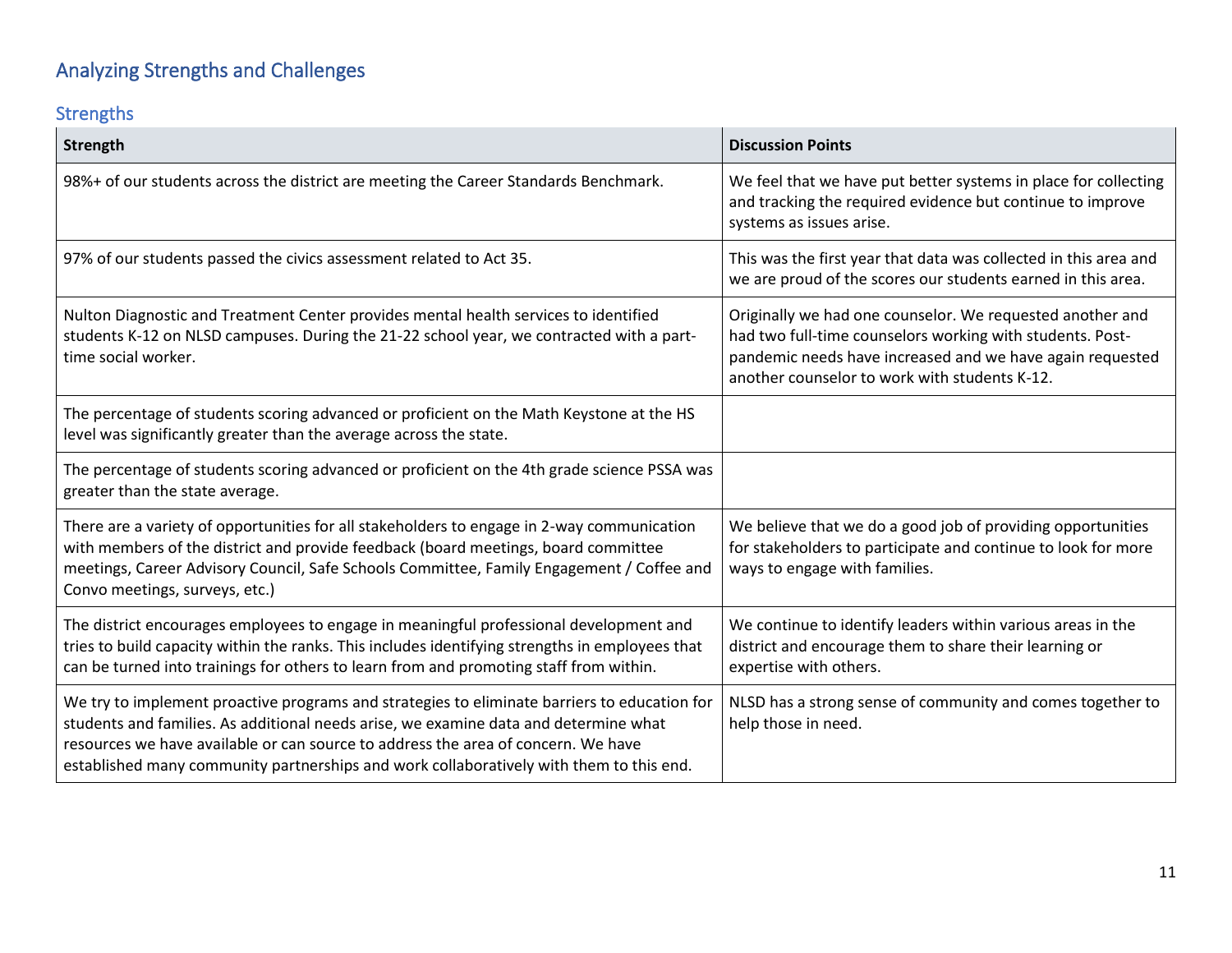## **Challenges**

| <b>Challenge</b>                                                                                                                                                                                                                                                                                                                | <b>Discussion Points</b>                                                                                                                                                                                                                                                                                                                         | <b>Priority</b><br>For<br><b>Planning</b> | <b>Priority Statement</b>                                                                                                                                                                                                                               |
|---------------------------------------------------------------------------------------------------------------------------------------------------------------------------------------------------------------------------------------------------------------------------------------------------------------------------------|--------------------------------------------------------------------------------------------------------------------------------------------------------------------------------------------------------------------------------------------------------------------------------------------------------------------------------------------------|-------------------------------------------|---------------------------------------------------------------------------------------------------------------------------------------------------------------------------------------------------------------------------------------------------------|
| We ranked "Ensure effective, standards-aligned<br>curriculum and assessment" as emerging as we<br>are in the process of a K-12 curriculum re-write,<br>aligned to the standards, with a focus on<br>common assessments. This will happen over a 4-<br>year cycle that we have developed.                                        | The hypothesized root cause is an extended period<br>of time during which curriculum was not monitored<br>or revised. At the same time, there were shifts in<br>standards and changes in programs without<br>articulation and alignment.                                                                                                         | <b>Yes</b>                                | Articulate a K-12 curriculum with<br>common assessments according to<br>NLSD's curriculum cycle.                                                                                                                                                        |
| We ranked "Foster a vision and culture of high<br>expectations for success for all students,<br>educators, and families" as emerging as we are<br>seeking to improve in this area. We want<br>students to take responsibility for their learning<br>by personally examining their educational data<br>and setting future goals. | Without a curricular foundation, the assessment and<br>data usage in the district has been disconnected and<br>disjointed. As a result, part of our plan includes<br>improving the relationship between learning and<br>assessment as well as the avenues by which we<br>communicate and collaborate within the system and<br>with our families. | Yes                                       | Achievement and growth across all<br>students is a priority for us.                                                                                                                                                                                     |
| Post-pandemic, we have experienced an<br>increase in mental health issues and negative<br>behaviors. We continue to examine data and<br>prioritize the allocation of resources (human,<br>financial, professional learning, etc) to address<br>these needs.                                                                     | In 21-22 we implemented the Pupils' Attitudes<br>toward School and Self (PASS) as a universal<br>assessment. This provided some insight K-12 into<br>SEL concerns.                                                                                                                                                                               | <b>Yes</b>                                | In order for students to be successful<br>academically, we need to promote a<br>positive school culture and climate. Part<br>of that is addressing and helping to<br>eliminate social, emotional and mental<br>health barriers. This is a focus for us. |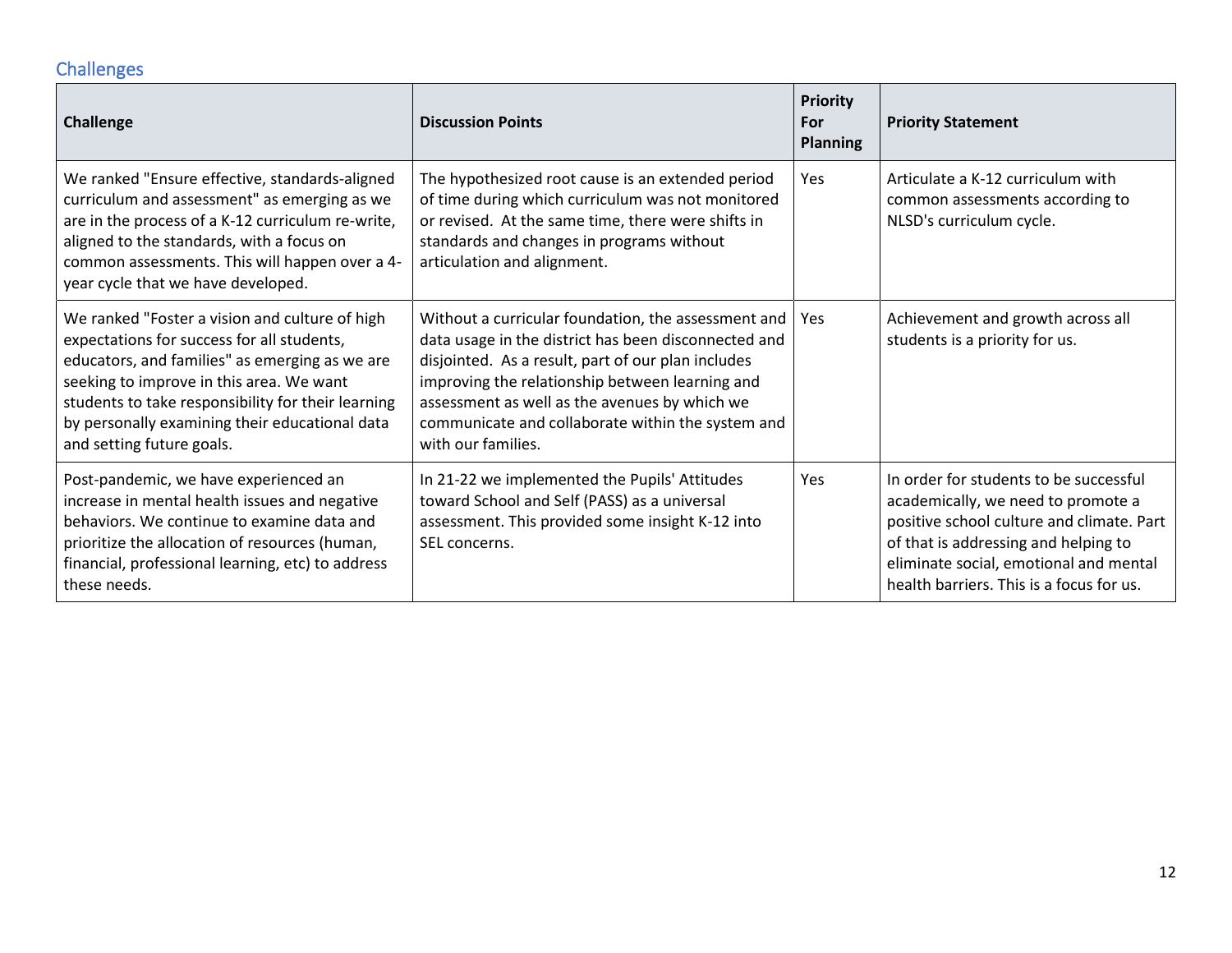## Goal Setting

| Priority: Articulate a K-12 curriculum with common assessments according to NLSD's curriculum cycle. |                                                                                                                                                                                                                                                                                                                                                                                                                                                                   |                                              |                                                                                                     |                                                                                                                                                                                            |                                                                                                                                                                                                                                                                                                                                                                                                                                                                   |  |  |
|------------------------------------------------------------------------------------------------------|-------------------------------------------------------------------------------------------------------------------------------------------------------------------------------------------------------------------------------------------------------------------------------------------------------------------------------------------------------------------------------------------------------------------------------------------------------------------|----------------------------------------------|-----------------------------------------------------------------------------------------------------|--------------------------------------------------------------------------------------------------------------------------------------------------------------------------------------------|-------------------------------------------------------------------------------------------------------------------------------------------------------------------------------------------------------------------------------------------------------------------------------------------------------------------------------------------------------------------------------------------------------------------------------------------------------------------|--|--|
| <b>Outcome</b><br>Category                                                                           | <b>Measurable Goal Statement</b>                                                                                                                                                                                                                                                                                                                                                                                                                                  | <b>Measurable</b><br>Goal<br><b>Nickname</b> | <b>Target Year 1</b>                                                                                | <b>Target Year 2</b>                                                                                                                                                                       | <b>Target Year 3</b>                                                                                                                                                                                                                                                                                                                                                                                                                                              |  |  |
| Other                                                                                                | By the end of the 2024-2025 school year, we will<br>have an articulated curriculum for all subject areas.<br>[Math, ELA, foreign language, ELDP began in SY21-<br>22] Year 1 - social studies, business, technology<br>Year 2- family and consumer science,<br>health/physical education, science, and careers<br>Year 3 - art, music, library                                                                                                                    | Curriculum -<br>Articulation                 | To articulate the<br>social studies,<br>business,<br>technology.                                    | To articulate the family and<br>consumer science,<br>health/physical education,<br>science, and careers.                                                                                   | By the end of the 2024-2025 school year, we will<br>have an articulated curriculum for all subject areas.<br>[Math, ELA, foreign language, ELDP began in SY21-<br>22] Year 1 - social studies, business, technology<br>Year 2- family and consumer science,<br>health/physical education, science, and careers<br>Year 3 - art, music, library                                                                                                                    |  |  |
| Other                                                                                                | By the end of the 2024-2025 school year, we will<br>have common assessments and assessment<br>practices for content areas listed below: Year 1 -<br>math, ELA, foreign language Year 2 - social studies,<br>business, technology Year 3- family and consumer<br>science, health/physical education, science, and<br>careers [art, music, library will follow after the<br>conclusion of this comprehensive plan]                                                  | Curriculum -<br>Assessments                  | Develop common<br>assessments and<br>assessment<br>practices for math,<br>ELA, foreign<br>language. | Develop common<br>assessments and<br>assessment practices for<br>social studies, business,<br>technology.                                                                                  | By the end of the 2024-2025 school year, we will<br>have common assessments and assessment<br>practices for content areas listed below: Year 1 -<br>math, ELA, foreign language Year 2 - social studies,<br>business, technology Year 3- family and consumer<br>science, health/physical education, science, and<br>careers [art, music, library will follow after the<br>conclusion of this comprehensive plan]                                                  |  |  |
| Other                                                                                                | By the end of the 2024-2025 school year, we will<br>have entered curriculum into EdInsight and<br>evaluated it for consistency and effectiveness for<br>refinement. Entered: Year 1 - math, ELA, foreign<br>language Year 2 - social studies, business,<br>technology Year 3- family and consumer science,<br>health/physical education, science, and careers<br>Evaluated: Year 2 - math, ELA, foreign language<br>Year 3 - social studies, business, technology | Curriculum -<br>Evaluation                   | Enter math, ELA,<br>foreign language<br>curriculum in<br>EdInsight.                                 | Enter social studies,<br>business, technology<br>curriculum in EdInsight.<br>Evaluate math, ELA, foreign<br>language curriculum for<br>consistency and<br>effectiveness for<br>refinement. | By the end of the 2024-2025 school year, we will<br>have entered curriculum into EdInsight and<br>evaluated it for consistency and effectiveness for<br>refinement. Entered: Year 1 - math, ELA, foreign<br>language Year 2 - social studies, business,<br>technology Year 3- family and consumer science,<br>health/physical education, science, and careers<br>Evaluated: Year 2 - math, ELA, foreign language<br>Year 3 - social studies, business, technology |  |  |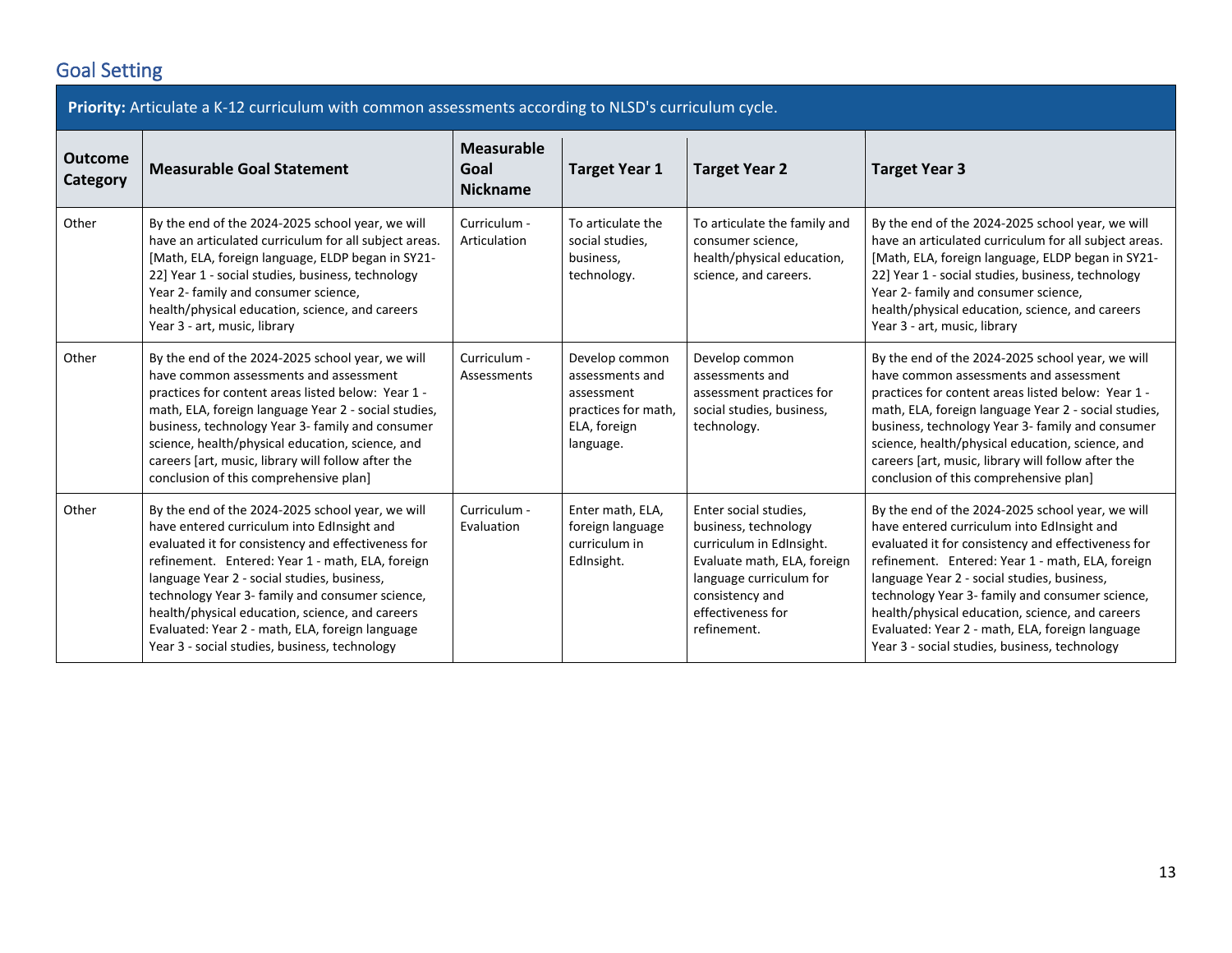| Priority: Achievement and growth across all students is a priority for us.                   |                                                                                                                                                                                                                                               |                                       |                                                                                                                                   |                                                                                                                                   |                                                                                                                                                                                                                                       |  |
|----------------------------------------------------------------------------------------------|-----------------------------------------------------------------------------------------------------------------------------------------------------------------------------------------------------------------------------------------------|---------------------------------------|-----------------------------------------------------------------------------------------------------------------------------------|-----------------------------------------------------------------------------------------------------------------------------------|---------------------------------------------------------------------------------------------------------------------------------------------------------------------------------------------------------------------------------------|--|
| <b>Outcome</b><br>Category                                                                   | <b>Measurable Goal Statement</b>                                                                                                                                                                                                              | Measurable<br>Goal<br><b>Nickname</b> | <b>Target Year 1</b>                                                                                                              | <b>Target Year 2</b>                                                                                                              | <b>Target Year 3</b>                                                                                                                                                                                                                  |  |
| <b>Essential Practices 1:</b><br><b>Focus on Continuous</b><br>Improvement of<br>Instruction | By the end of the 2024-2025 school year,<br>we will have improved achievement in<br>math by 15%. $[20-21 \text{ Math }$ PSSA SE =<br>$26.4\%$ , MS = 15.3%                                                                                    | Achievement                           | By the end of the 2022-<br>2023 school year, we will<br>have improved<br>achievement in math by<br>5%.                            | By the end of the 2023-<br>2024 school year, we will<br>have improved<br>achievement in math by an<br>additional 5%.              | By the end of the 2024-2025 school year,<br>we will have improved achievement in<br>math by 15%. $[20-21 \text{ Math }$ PSSA SE =<br>$26.4\%$ , MS = 15.3%                                                                            |  |
| <b>Essential Practices 1:</b><br><b>Focus on Continuous</b><br>Improvement of<br>Instruction | By the end of the 2024-2025 school year,<br>we will have improved growth so that we<br>are greater than or equal to -1.00. [20-21]<br>Math PSSA Growth Index = $-4.01$ (red) and<br>21-22 ELA Keystone Growth Index = -3.82<br>$(\text{red})$ | Growth                                | By the end of the 2022-<br>2023 school year, we will<br>have improved growth so<br>that we are greater than or<br>equal to -3.00. | By the end of the 2023-<br>2024 school year, we will<br>have improved growth so<br>that we are greater than or<br>equal to -2.00. | By the end of the 2024-2025 school year,<br>we will have improved growth so that we<br>are greater than or equal to -1.00. [20-21<br>Math PSSA Growth Index = $-4.01$ (red)<br>and 21-22 ELA Keystone Growth Index = -<br>3.82 (red)] |  |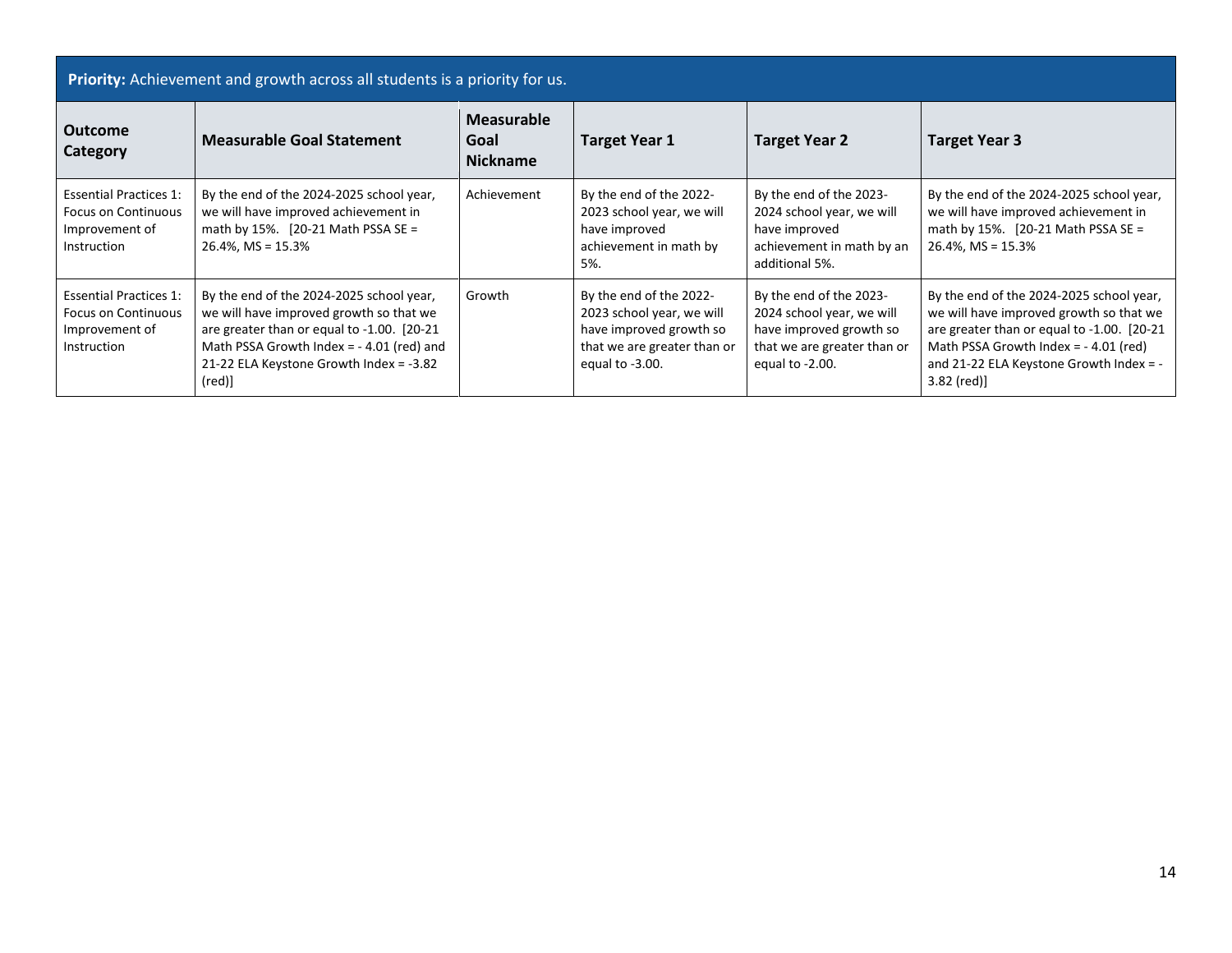**Priority:** In order for students to be successful academically, we need to promote a positive school culture and climate. Part of that is addressing and helping to eliminate social, emotional and mental health barriers. This is a focus for us.

| <b>Outcome</b><br>Category                                                         | <b>Measurable Goal Statement</b>                                                                                                                                                                                                                                                                                                                                            | <b>Measurable</b><br>Goal<br><b>Nickname</b>                                  | <b>Target Year 1</b>                                                                                                                                                                                                                                                                                           | <b>Target Year 2</b>                                                                                                                                                                                                                                                                                           | <b>Target Year 3</b>                                                                                                                                                                                                                                                                                                                                                          |
|------------------------------------------------------------------------------------|-----------------------------------------------------------------------------------------------------------------------------------------------------------------------------------------------------------------------------------------------------------------------------------------------------------------------------------------------------------------------------|-------------------------------------------------------------------------------|----------------------------------------------------------------------------------------------------------------------------------------------------------------------------------------------------------------------------------------------------------------------------------------------------------------|----------------------------------------------------------------------------------------------------------------------------------------------------------------------------------------------------------------------------------------------------------------------------------------------------------------|-------------------------------------------------------------------------------------------------------------------------------------------------------------------------------------------------------------------------------------------------------------------------------------------------------------------------------------------------------------------------------|
| Essential<br>Practices 3:<br>Provide<br>Student-<br>Centered<br>Support<br>Systems | By the end of the 2024-2025 school year,<br>we will have reduced the percent of<br>secondary student who report "low<br>satisfaction" or "low-moderate<br>satisfaction" regarding feelings about<br>school by 15%. [Baseline is 11% "low<br>satisfaction" and 21% "low-moderate"<br>for a total of 32%.]                                                                    | PASS - Feelings<br>About School                                               | By the end of the 2022-2023<br>school year, we will have<br>reduced the percent of<br>secondary student who report<br>"low satisfaction" or "low-<br>moderate satisfaction" regarding<br>feelings about school by 5%.                                                                                          | By the end of the 2023-2024<br>school year, we will have<br>reduced the percent of<br>secondary student who report<br>"low satisfaction" or "low-<br>moderate satisfaction" regarding<br>feelings about school by another<br>5%.                                                                               | By the end of the 2024-2025 school<br>year, we will have reduced the<br>percent of secondary student who<br>report "low satisfaction" or "low-<br>moderate satisfaction" regarding<br>feelings about school by 15%.<br>[Baseline is 11% "low satisfaction" and<br>21% "low-moderate" for a total of<br>32%.                                                                   |
| School climate<br>and culture                                                      | By the end of the 2024-2025 school year,<br>we will have increased the percent of<br>students who feel physically and<br>emotionally safe in the district to an<br>average score of 3.00 or higher. [HS<br>Students = 2.84, MS Students = 2.67,<br>Secondary Staff = 3.01]                                                                                                  | <b>PA School Climate</b><br>Survey - School<br>Safe and<br>Respectful Climate | By the end of the 2022-2023<br>school year, we will have<br>increased the percent of<br>students who feel physically and<br>emotionally safe in the district to<br>an average score of 2.80 or<br>higher.                                                                                                      | By the end of the 2023-2024<br>school year, we will have<br>increased the percent of<br>students who feel physically and<br>emotionally safe in the district to<br>an average score of 2.90 or<br>higher.                                                                                                      | By the end of the 2024-2025 school<br>year, we will have increased the<br>percent of students who feel<br>physically and emotionally safe in the<br>district to an average score of 3.00 or<br>higher. [HS Students = 2.84, MS<br>Students = 2.67, Secondary Staff =<br>3.01                                                                                                  |
| School climate<br>and culture                                                      | By the end of the 2024-2025 school year,<br>we will have increased the percent of<br>students who indicate that they feel<br>listened to, cared about, and helped by<br>teachers and other adults in the school<br>to realize behavioral and academic goals<br>to an average score of 2.80 or higher.<br>[HS Students = 2.5, MS Students = 2.56,<br>Secondary Staff = 3.04] | PA School Climate<br>Survey - Student<br>Support                              | By the end of the 2022-2023<br>school year, we will have<br>increased the percent of<br>students who indicate that they<br>feel listened to, cared about, and<br>helped by teachers and other<br>adults in the school to realize<br>behavioral and academic goals to<br>an average score of 2.60 or<br>higher. | By the end of the 2023-2024<br>school year, we will have<br>increased the percent of<br>students who indicate that they<br>feel listened to, cared about, and<br>helped by teachers and other<br>adults in the school to realize<br>behavioral and academic goals to<br>an average score of 2.70 or<br>higher. | By the end of the 2024-2025 school<br>year, we will have increased the<br>percent of students who indicate that<br>they feel listened to, cared about, and<br>helped by teachers and other adults in<br>the school to realize behavioral and<br>academic goals to an average score of<br>2.80 or higher. [HS Students = 2.5, MS<br>Students = 2.56, Secondary Staff =<br>3.04 |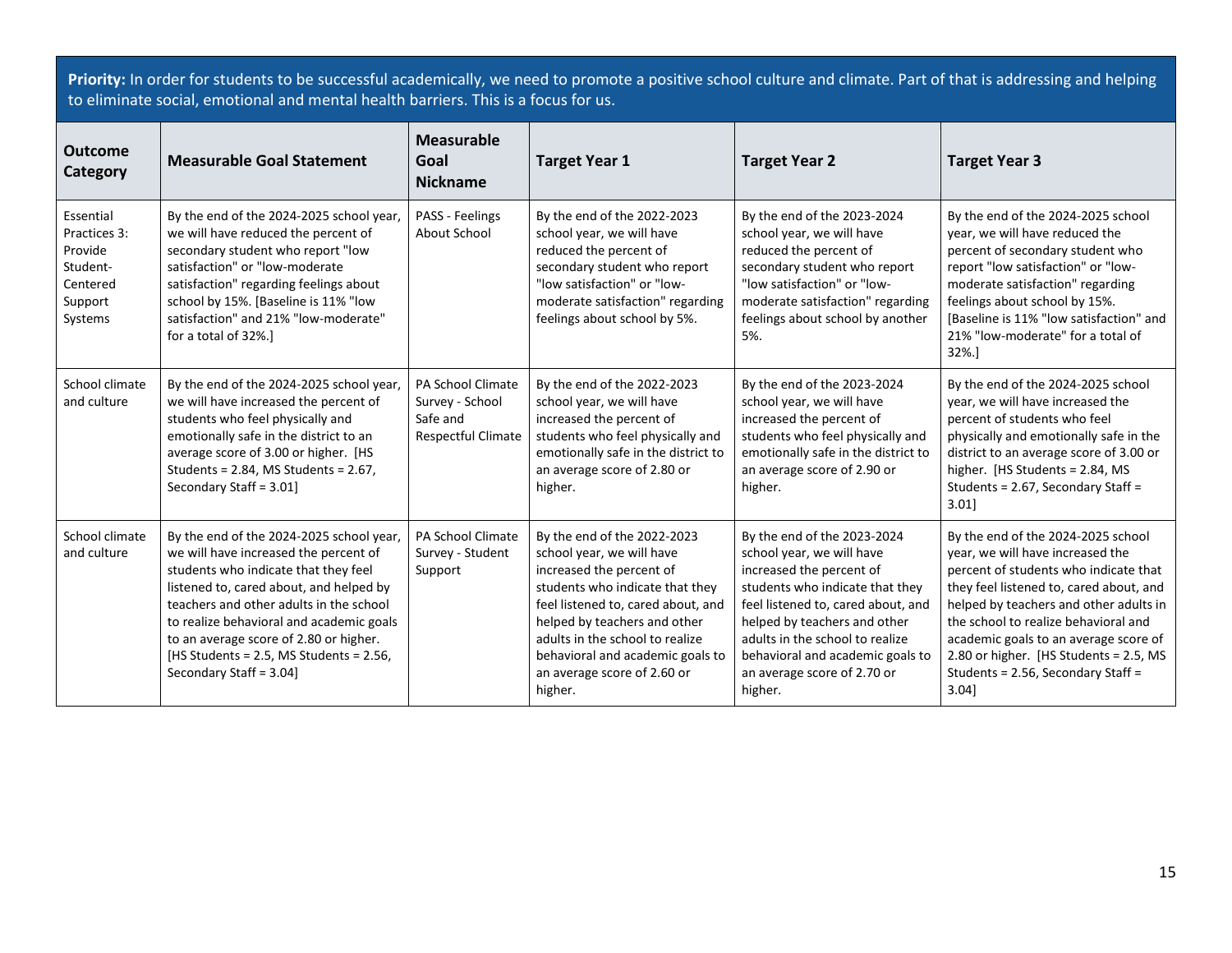## Action Plan

| <b>Action Plan for: Understanding By Design Curriculum</b>                                                                                                                                                                                                                                                                                                                                                                                                                       |                                  |                                   |  |                                                                                                |                                                                                                                                                                                                                                                 |                              |          |           |  |  |
|----------------------------------------------------------------------------------------------------------------------------------------------------------------------------------------------------------------------------------------------------------------------------------------------------------------------------------------------------------------------------------------------------------------------------------------------------------------------------------|----------------------------------|-----------------------------------|--|------------------------------------------------------------------------------------------------|-------------------------------------------------------------------------------------------------------------------------------------------------------------------------------------------------------------------------------------------------|------------------------------|----------|-----------|--|--|
| <b>Measurable Goals</b>                                                                                                                                                                                                                                                                                                                                                                                                                                                          |                                  |                                   |  | <b>Anticipated Output</b>                                                                      |                                                                                                                                                                                                                                                 | <b>Monitoring/Evaluation</b> |          |           |  |  |
| Curriculum - Articulation<br>Curriculum - Assessments<br>protocols<br>Curriculum - Evaluation                                                                                                                                                                                                                                                                                                                                                                                    |                                  |                                   |  |                                                                                                | * Curriculum Database and warehouse * Common<br>* Peer review of curriculum documents and assessments<br>assessments * Assessment calendar and data review<br>* Adoption of written curriculum * Walkthrough tool *<br>Supervision / Evaluation |                              |          |           |  |  |
| <b>Action Step</b>                                                                                                                                                                                                                                                                                                                                                                                                                                                               | Anticipated<br><b>Start Date</b> | Anticipated<br>Completion<br>Date |  | <b>Material/Resources/Supports</b><br><b>Lead Person/Position</b><br><b>Needed</b>             |                                                                                                                                                                                                                                                 |                              | PD Step? | Com Step? |  |  |
| * Develop and articulate a curriculum cycle *<br>Create curriculum resource website * Create<br>local Understand By Design (UBD) template *<br>Train faculty in backwards design * Provide<br>professional development time for<br>curriculum development work * Align<br>assessments (stage 2) with established<br>objectives (stage 1) * Develop and implement<br>curriculum evaluation tool * Develop and<br>implement process for standards audit for<br>curriculum revision | 08/01/2022                       | 06/24/2025                        |  | * Director of Educational<br>Technology, Curriculum<br>and Instruction *<br>Department Leaders | EdInsight, Canvas, Google Site                                                                                                                                                                                                                  |                              | Yes      | Yes       |  |  |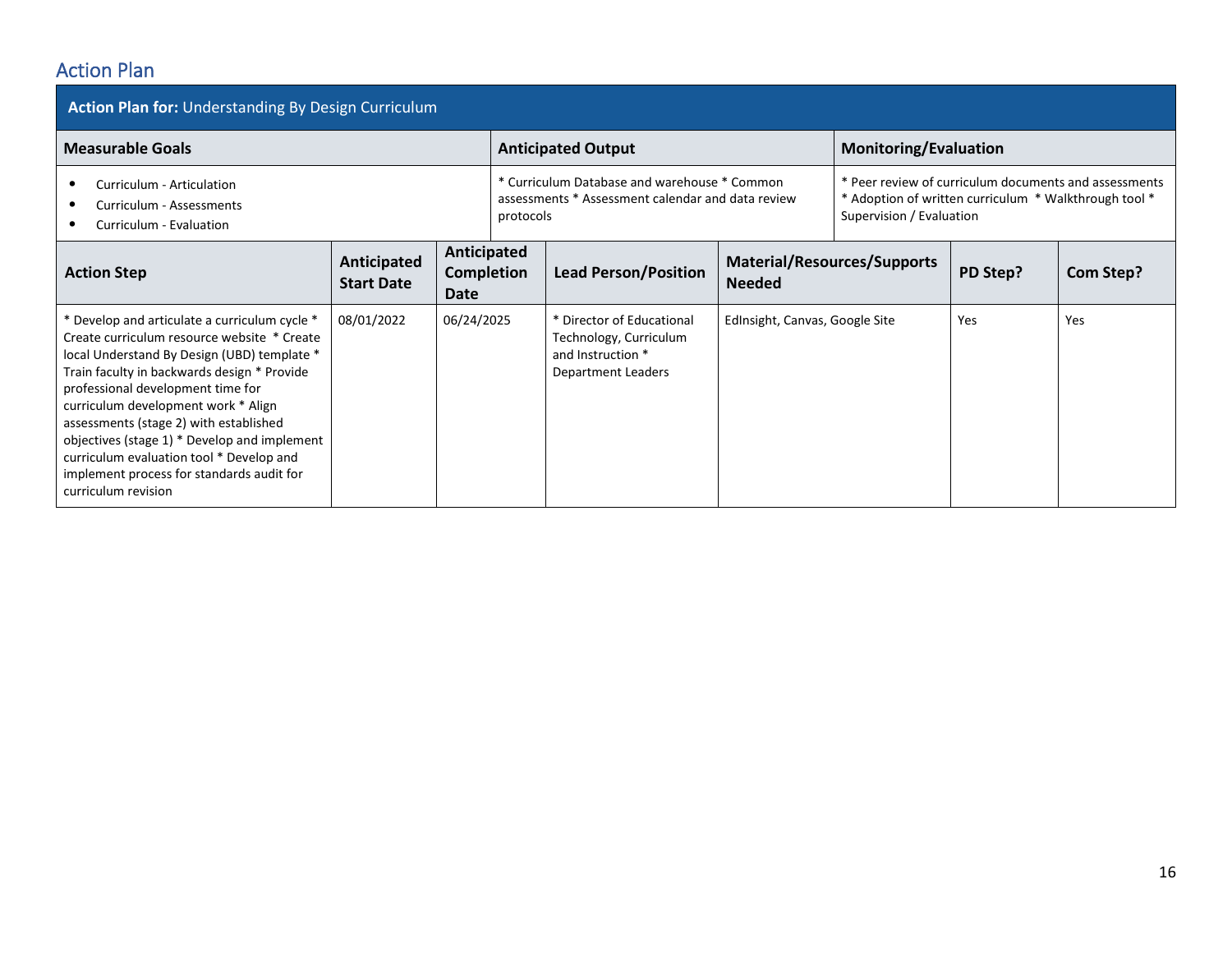#### **Action Plan for:** School Culture and Climate

| <b>Measurable Goals</b>                                                                                                                                                                                                                                                                                                                                                                                                                                                                                                                                                                                                                                                                                                                                                                                                   |                                  |                     |                   | <b>Anticipated Output</b>                                                                                                                                                                                                   |                                                                     | <b>Monitoring/Evaluation</b>                                                         |          |                  |  |
|---------------------------------------------------------------------------------------------------------------------------------------------------------------------------------------------------------------------------------------------------------------------------------------------------------------------------------------------------------------------------------------------------------------------------------------------------------------------------------------------------------------------------------------------------------------------------------------------------------------------------------------------------------------------------------------------------------------------------------------------------------------------------------------------------------------------------|----------------------------------|---------------------|-------------------|-----------------------------------------------------------------------------------------------------------------------------------------------------------------------------------------------------------------------------|---------------------------------------------------------------------|--------------------------------------------------------------------------------------|----------|------------------|--|
| PASS - Feelings About School<br>$\bullet$<br>PA School Climate Survey - School Safe and Respectful Climate<br>$\bullet$<br>PA School Climate Survey - Student Support<br>٠                                                                                                                                                                                                                                                                                                                                                                                                                                                                                                                                                                                                                                                |                                  |                     |                   | * Increased sense of connectedness for students / Improved<br>feelings about school on PASS * Improved engagement in<br>school by parents/guardians * Shared decision making<br>amongst school staff, students, and parents |                                                                     | * PASS assessment * PA School Climate Survey *<br>Other surveys * Anecdotal feedback |          |                  |  |
| <b>Action Step</b>                                                                                                                                                                                                                                                                                                                                                                                                                                                                                                                                                                                                                                                                                                                                                                                                        | Anticipated<br><b>Start Date</b> | Anticipated<br>Date | <b>Completion</b> | <b>Lead Person/Position</b>                                                                                                                                                                                                 | <b>Material/Resources/Supports</b><br><b>Needed</b>                 |                                                                                      | PD Step? | <b>Com Step?</b> |  |
| * Communicate motto, mission, vision and<br>commitments to stakeholders. * Administer<br>the PA School Climate survey in the fall *<br>Administer PASS to students K-12 Oct-Nov *<br>Lead the school community in developing a<br>shared vision of standards for learning and<br>behavior at the school level. * Empower<br>student groups and individual students to have<br>a voice in decision making. * Utilize the<br>elementary Family Engagement meetings and<br>the secondary Coffee and Convo sessions to<br>elicit input and feedback from<br>parents/guardians/families on school<br>activities. * Provide interventions to improve<br>student's sense of connectedness and feelings<br>about school * Administer PASS to students K-<br>12 Feb-Mar * Administer the PA School<br>Climate survey in the spring | 08/01/2022                       | 06/30/2025          |                   | * Principals                                                                                                                                                                                                                | * PASS assessment * PA School Climate<br>parents/guardians/families | Survey * Time to meet with students and                                              | Yes      | Yes              |  |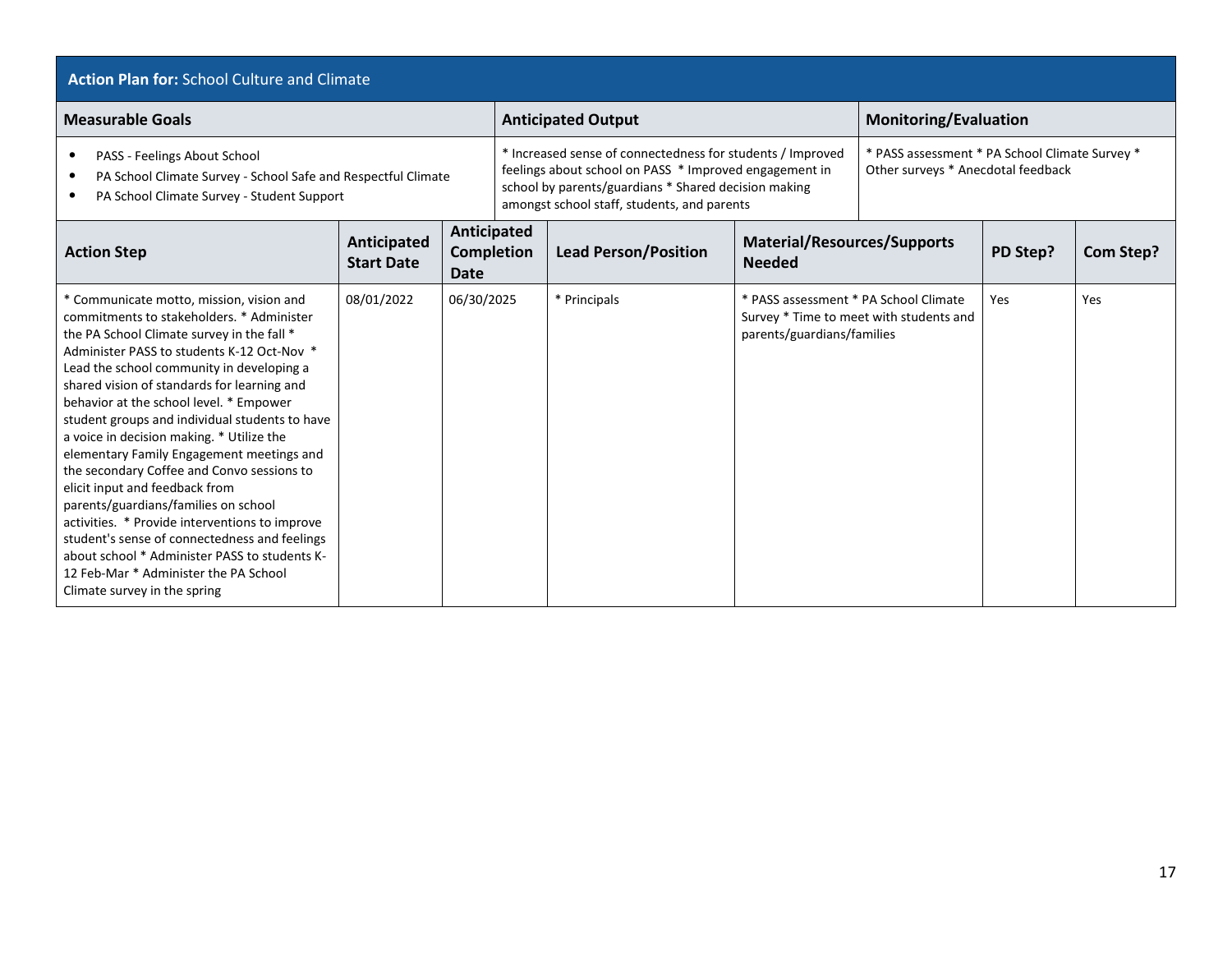| <b>Action Plan for: Achievement and Growth</b>                                                                                                                                                                                                                                                                                                                                                                                                    |                                         |                                                 |  |                                                                                                                                                |                                                                              |                                                                                                                  |          |                  |  |  |
|---------------------------------------------------------------------------------------------------------------------------------------------------------------------------------------------------------------------------------------------------------------------------------------------------------------------------------------------------------------------------------------------------------------------------------------------------|-----------------------------------------|-------------------------------------------------|--|------------------------------------------------------------------------------------------------------------------------------------------------|------------------------------------------------------------------------------|------------------------------------------------------------------------------------------------------------------|----------|------------------|--|--|
| <b>Measurable Goals</b>                                                                                                                                                                                                                                                                                                                                                                                                                           |                                         |                                                 |  | <b>Anticipated Output</b>                                                                                                                      |                                                                              | <b>Monitoring/Evaluation</b>                                                                                     |          |                  |  |  |
| Achievement<br>Growth                                                                                                                                                                                                                                                                                                                                                                                                                             |                                         |                                                 |  | * Increased achievement and growth (as per goal)                                                                                               | to board and public                                                          | * Adjusting curriculum, assessment and instructional<br>practices in response to data * Annual data presentation |          |                  |  |  |
| <b>Action Step</b>                                                                                                                                                                                                                                                                                                                                                                                                                                | <b>Anticipated</b><br><b>Start Date</b> | Anticipated<br><b>Completion</b><br><b>Date</b> |  | <b>Lead Person/Position</b>                                                                                                                    | <b>Material/Resources/Supports</b><br><b>Needed</b>                          |                                                                                                                  | PD Step? | <b>Com Step?</b> |  |  |
| * Look at historical achievement and<br>growth data * Vertical and horizontal<br>alignment of achievement and growth<br>goals * Utilize data review calendar and<br>protocols * Administer and review local<br>assessment data to track interim progress<br>* Utilize curriculum review process to<br>ensure alignment of assessments and<br>instructional practices with standards *<br>Adjusting instructional practices in<br>response to data | 08/01/2022                              | 06/30/2025                                      |  | * Assistant Superintendent *<br>Director of Educational<br>Technology, Curriculum and<br>Instruction * Principals *<br>Data Department Leaders | * EdInsight * Curriculum * State and<br>National Standards * Assessment Data |                                                                                                                  | Yes      | Yes              |  |  |
| * Look at historical achievement and<br>growth data * Vertical and horizontal<br>alignment of achievement and growth<br>goals * Utilize data review calendar and<br>protocols * Administer and review local<br>assessment data to track interim progress<br>* Utilize curriculum review process to<br>ensure alignment of assessments and<br>instructional practices with standards *<br>Adjusting instructional practices in<br>response to data | 08/01/2022                              | 06/30/2025                                      |  | * Assistant Superintendent *<br>Director of Educational<br>Technology, Curriculum and<br>Instruction * Principals *<br>Data Department Leaders | * EdInsight * Curriculum * State and<br>National Standards * Assessment Data |                                                                                                                  | Yes      | Yes              |  |  |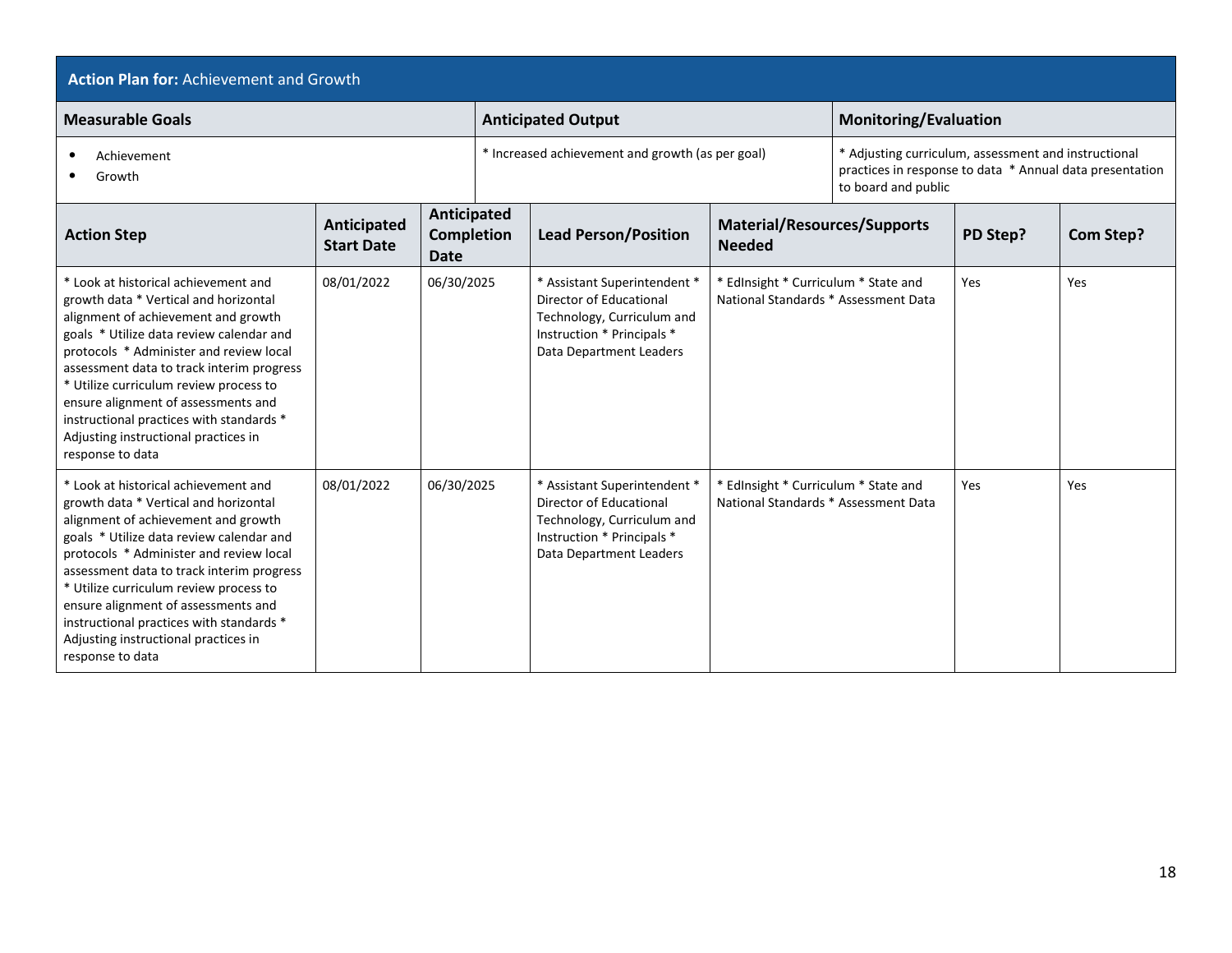# Professional Development Action Steps

| Evidence-based<br><b>Strategy</b>     | <b>Action Steps</b>                                                                                                                                                                                                                                                                                                                                                                                                                                                                                                                                                                                                                                                                                                                                                                               |
|---------------------------------------|---------------------------------------------------------------------------------------------------------------------------------------------------------------------------------------------------------------------------------------------------------------------------------------------------------------------------------------------------------------------------------------------------------------------------------------------------------------------------------------------------------------------------------------------------------------------------------------------------------------------------------------------------------------------------------------------------------------------------------------------------------------------------------------------------|
| Understanding By<br>Design Curriculum | Develop and articulate a curriculum cycle * Create curriculum resource website * Create local Understand By Design (UBD)<br>$\bullet$<br>template * Train faculty in backwards design * Provide professional development time for curriculum development work * Align<br>assessments (stage 2) with established objectives (stage 1) * Develop and implement curriculum evaluation tool * Develop and<br>implement process for standards audit for curriculum revision                                                                                                                                                                                                                                                                                                                            |
| School Culture and<br>Climate         | ' Communicate motto, mission, vision and commitments to stakeholders. * Administer the PA School Climate survey in the fall *<br>$\bullet$<br>Administer PASS to students K-12 Oct-Nov * Lead the school community in developing a shared vision of standards for learning<br>and behavior at the school level. * Empower student groups and individual students to have a voice in decision making. * Utilize<br>the elementary Family Engagement meetings and the secondary Coffee and Convo sessions to elicit input and feedback from<br>parents/guardians/families on school activities. * Provide interventions to improve student's sense of connectedness and feelings<br>about school * Administer PASS to students K-12 Feb-Mar * Administer the PA School Climate survey in the spring |
| Achievement and<br>Growth             | • * Look at historical achievement and growth data * Vertical and horizontal alignment of achievement and growth goals * Utilize<br>data review calendar and protocols * Administer and review local assessment data to track interim progress * Utilize curriculum<br>review process to ensure alignment of assessments and instructional practices with standards * Adjusting instructional practices<br>in response to data                                                                                                                                                                                                                                                                                                                                                                    |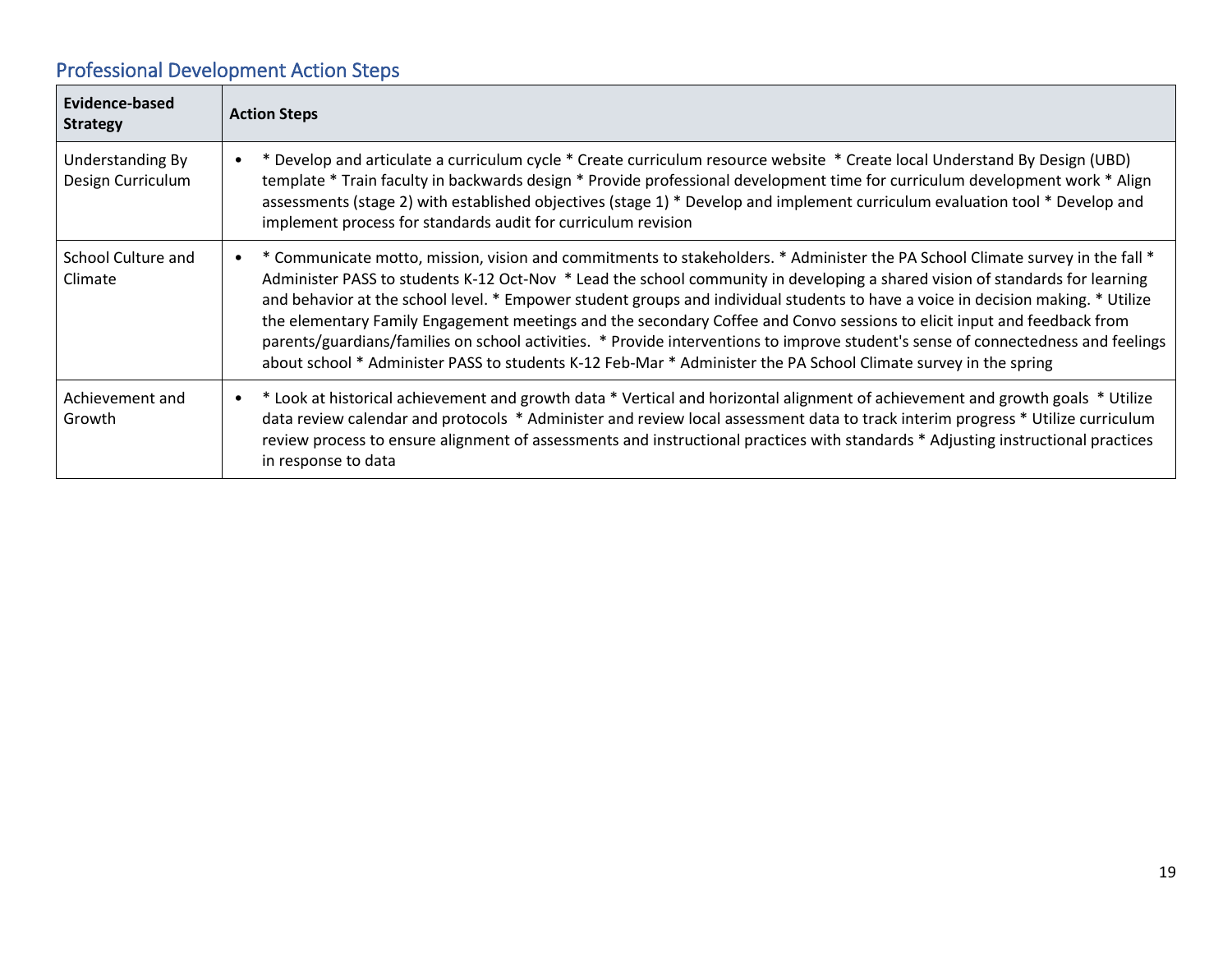# Professional Development Activities

| <b>Understanding By Design</b>                                                                                                                                                                                                                                                                                                                                                                                                                                          |                                          |                                                                                                                                                                |                                   |                                                  |                                                                                                                                                                         |                                              |            |                                                                                  |  |  |
|-------------------------------------------------------------------------------------------------------------------------------------------------------------------------------------------------------------------------------------------------------------------------------------------------------------------------------------------------------------------------------------------------------------------------------------------------------------------------|------------------------------------------|----------------------------------------------------------------------------------------------------------------------------------------------------------------|-----------------------------------|--------------------------------------------------|-------------------------------------------------------------------------------------------------------------------------------------------------------------------------|----------------------------------------------|------------|----------------------------------------------------------------------------------|--|--|
| <b>Action Step</b>                                                                                                                                                                                                                                                                                                                                                                                                                                                      | <b>Audience</b>                          | Topics to be<br><b>Included</b>                                                                                                                                | Evidence<br><b>of</b><br>Learning |                                                  | Lead<br><b>Person/Position</b>                                                                                                                                          | Anticipated<br><b>Timeline Start</b><br>Date |            | Anticipated<br><b>Timeline</b><br><b>Completion</b><br><b>Date</b>               |  |  |
| * Develop and articulate a curriculum cycle * Create<br>curriculum resource website * Create local Understand By<br>Design (UBD) template * Train faculty in backwards design<br>* Provide professional development time for curriculum<br>development work * Align assessments (stage 2) with<br>established objectives (stage 1) * Develop and implement<br>curriculum evaluation tool * Develop and implement<br>process for standards audit for curriculum revision | New teachers<br>or untrained<br>teachers | * Stage 1 - Identify<br>desired results * Stage 2<br>- Determine acceptable<br>writing<br>evidence * Stage 3 - Plan<br>learning experiences and<br>instruction |                                   | Application<br>of curriculum                     | Director of Educational<br>Technology, Curriculum<br>and Instruction                                                                                                    |                                              | 08/01/2022 | 06/25/2025                                                                       |  |  |
| <b>Learning Formats</b>                                                                                                                                                                                                                                                                                                                                                                                                                                                 |                                          |                                                                                                                                                                |                                   |                                                  |                                                                                                                                                                         |                                              |            |                                                                                  |  |  |
| <b>Type of Activities</b>                                                                                                                                                                                                                                                                                                                                                                                                                                               | <b>Frequency</b>                         |                                                                                                                                                                |                                   |                                                  | <b>Danielson Framework Component</b><br><b>Met in this Plan</b>                                                                                                         |                                              |            | This Step Meets the<br><b>Requirements of State</b><br><b>Required Trainings</b> |  |  |
| Independent study                                                                                                                                                                                                                                                                                                                                                                                                                                                       |                                          | Three sessions / 1 hour each                                                                                                                                   |                                   | $\bullet$<br>$\bullet$<br>$\bullet$<br>$\bullet$ | 1c: Setting Instructional Outcomes<br>1e: Designing Coherent Instruction<br>4a: Reflecting on Teaching<br>1a: Demonstrating Knowledge of<br><b>Content and Pedagogy</b> |                                              |            |                                                                                  |  |  |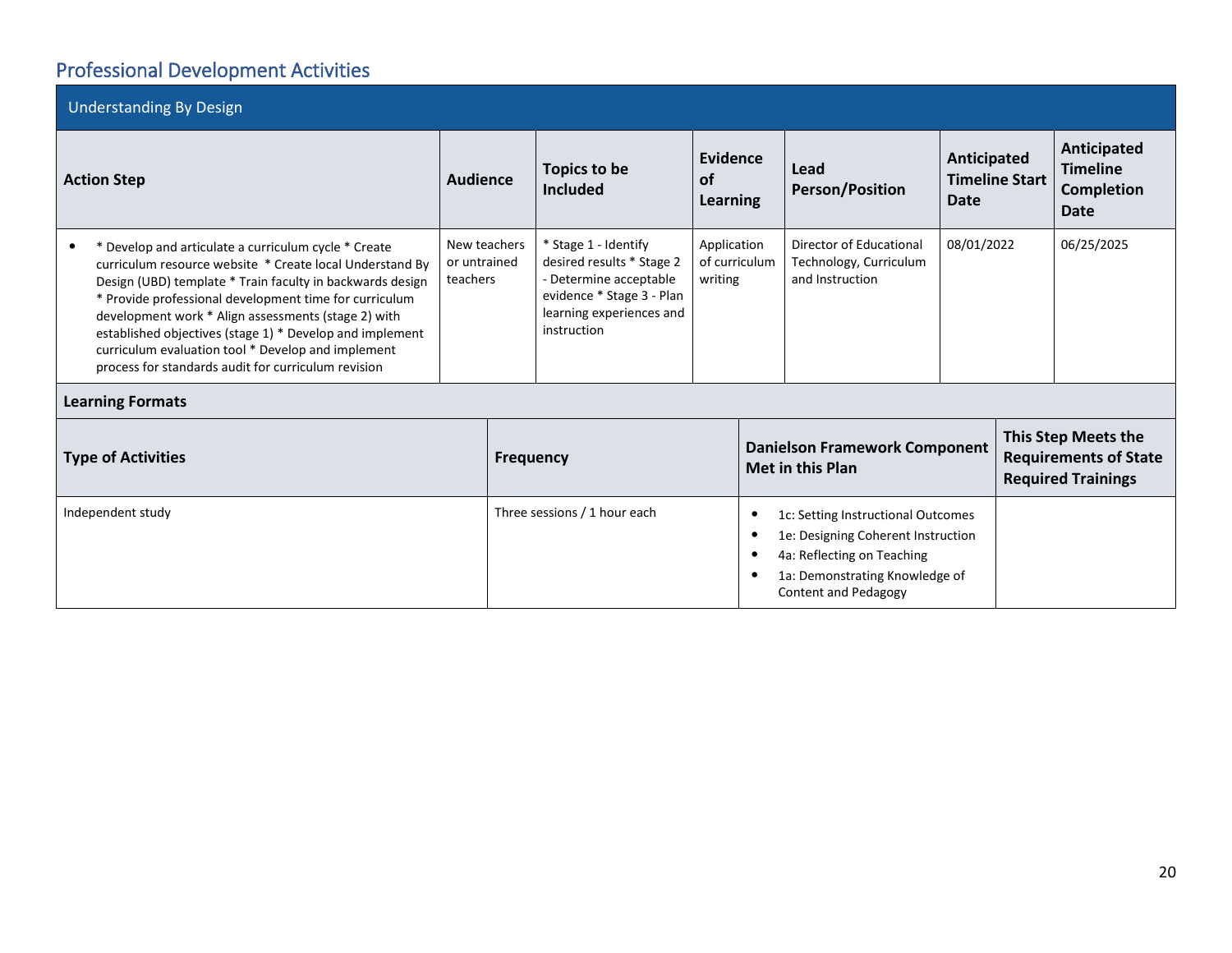| Canvas                                                                                                                                                                                                                                                                                                                                                                                                                                                                           |                                   |                  |                                                                                                                                                                                   |                                                                                                                                                                                                                                              |                                                       |                                                                                                                                                                                            |                                                     |                  |                                                                        |
|----------------------------------------------------------------------------------------------------------------------------------------------------------------------------------------------------------------------------------------------------------------------------------------------------------------------------------------------------------------------------------------------------------------------------------------------------------------------------------|-----------------------------------|------------------|-----------------------------------------------------------------------------------------------------------------------------------------------------------------------------------|----------------------------------------------------------------------------------------------------------------------------------------------------------------------------------------------------------------------------------------------|-------------------------------------------------------|--------------------------------------------------------------------------------------------------------------------------------------------------------------------------------------------|-----------------------------------------------------|------------------|------------------------------------------------------------------------|
| <b>Action Step</b>                                                                                                                                                                                                                                                                                                                                                                                                                                                               | <b>Audience</b>                   |                  | Topics to be<br><b>Included</b>                                                                                                                                                   | <b>Evidence of Learning</b>                                                                                                                                                                                                                  |                                                       | Lead<br><b>Person/Position</b>                                                                                                                                                             | Anticipated<br><b>Timeline</b><br><b>Start Date</b> |                  | Anticipated<br><b>Timeline</b><br><b>Completion</b><br><b>Date</b>     |
| * Develop and articulate a curriculum cycle<br>* Create curriculum resource website *<br>Create local Understand By Design (UBD)<br>template * Train faculty in backwards<br>design * Provide professional development<br>time for curriculum development work *<br>Align assessments (stage 2) with<br>established objectives (stage 1) * Develop<br>and implement curriculum evaluation tool<br>* Develop and implement process for<br>standards audit for curriculum revision | All faculty and<br>administration |                  | * Integration of<br>functions * Google<br>Classroom integration<br>* New assignment<br>creation * Gradebook<br>and Speedgrader *<br>Course design *<br>Quizzes * Mastery<br>paths | * Landing page creation * Use<br>of Canvas for communication<br>and grading * Automating and<br>differentiating feedback and<br>assessment * Fully designed<br>courses * Transition to<br>mastery pathways and<br>differentiated instruction |                                                       | * Director of Educational<br>Technology, Curriculum<br>and Instruction *<br><b>Technology Integration</b><br><b>Specialists</b>                                                            |                                                     | 08/01/2022       | 06/25/2024                                                             |
| <b>Learning Formats</b>                                                                                                                                                                                                                                                                                                                                                                                                                                                          |                                   |                  |                                                                                                                                                                                   |                                                                                                                                                                                                                                              |                                                       |                                                                                                                                                                                            |                                                     |                  |                                                                        |
| <b>Type of Activities</b>                                                                                                                                                                                                                                                                                                                                                                                                                                                        |                                   | <b>Frequency</b> |                                                                                                                                                                                   |                                                                                                                                                                                                                                              | in this Plan                                          | <b>Danielson Framework Component Met</b>                                                                                                                                                   |                                                     | <b>Trainings</b> | This Step Meets the<br><b>Requirements of</b><br><b>State Required</b> |
| Collaborative curriculum development                                                                                                                                                                                                                                                                                                                                                                                                                                             |                                   |                  | 8-10 sessions / 90 mins each                                                                                                                                                      |                                                                                                                                                                                                                                              | $\bullet$<br>$\bullet$<br>$\bullet$<br>Responsiveness | 4c: Communicating with Families<br>4d: Participating in a Professional Community<br>4b: Maintaining Accurate Records<br>3e: Demonstrating Flexibility and<br>2e: Organizing Physical Space |                                                     |                  |                                                                        |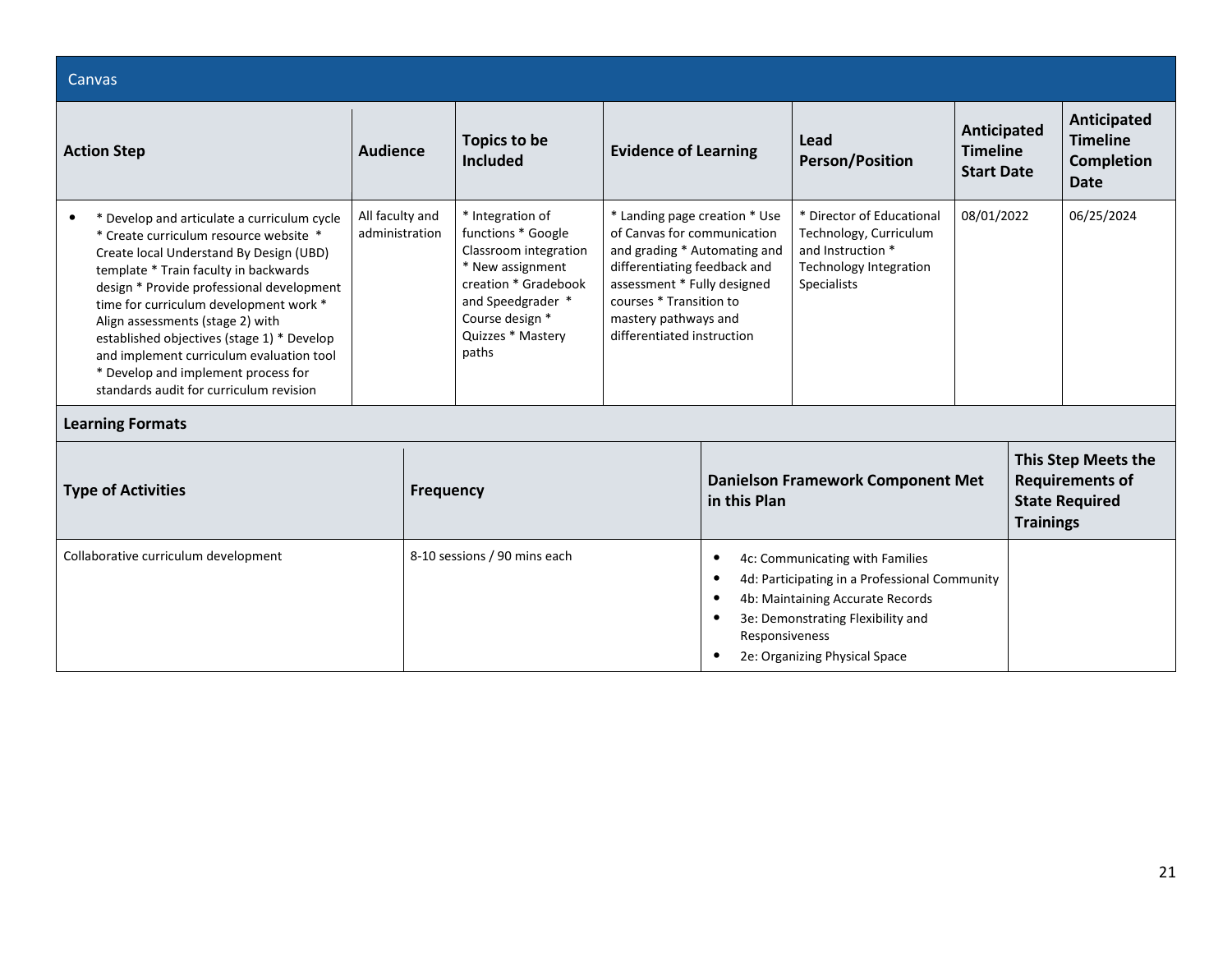| EdInsight                                                                                                                                                                                                                                                                                                                                                                                                                                                                     |                                                                              |                          |                                                                                                                                                  |                                                                                            |                                                                                                                                                                                                                            |                                                                                                                                         |            |                                                            |                                                                        |
|-------------------------------------------------------------------------------------------------------------------------------------------------------------------------------------------------------------------------------------------------------------------------------------------------------------------------------------------------------------------------------------------------------------------------------------------------------------------------------|------------------------------------------------------------------------------|--------------------------|--------------------------------------------------------------------------------------------------------------------------------------------------|--------------------------------------------------------------------------------------------|----------------------------------------------------------------------------------------------------------------------------------------------------------------------------------------------------------------------------|-----------------------------------------------------------------------------------------------------------------------------------------|------------|------------------------------------------------------------|------------------------------------------------------------------------|
| <b>Audience</b><br><b>Action Step</b>                                                                                                                                                                                                                                                                                                                                                                                                                                         |                                                                              |                          | <b>Topics to be</b><br>Evidence of<br><b>Included</b><br>Learning                                                                                |                                                                                            |                                                                                                                                                                                                                            | <b>Lead Person/Position</b>                                                                                                             |            | <b>Anticipated</b><br><b>Timeline</b><br><b>Start Date</b> | Anticipated<br><b>Timeline</b><br><b>Completion</b><br>Date            |
| * Develop and articulate a curriculum cycle *<br>Create curriculum resource website * Create local<br>Understand By Design (UBD) template * Train<br>faculty in backwards design * Provide professional<br>development time for curriculum development<br>work * Align assessments (stage 2) with<br>established objectives (stage 1) * Develop and<br>implement curriculum evaluation tool * Develop<br>and implement process for standards audit for<br>curriculum revision | * Instructional<br>administration *<br>Faculty * New or<br>untrained faculty |                          | * Training in accessing<br>reports and relevant<br>information * Using<br>system links between<br>data, student<br>information and<br>curriculum | * Access and use<br>of EdInsight *<br>Integration of<br>reports into data<br>team meetings |                                                                                                                                                                                                                            | * Director of Educational<br>Technology, Curriculum and<br>Instruction * Instructional<br>Administrators / Data Teams<br>(once trained) | 07/01/2022 |                                                            | 06/30/2024                                                             |
| <b>Learning Formats</b>                                                                                                                                                                                                                                                                                                                                                                                                                                                       |                                                                              |                          |                                                                                                                                                  |                                                                                            |                                                                                                                                                                                                                            |                                                                                                                                         |            |                                                            |                                                                        |
| <b>Type of Activities</b>                                                                                                                                                                                                                                                                                                                                                                                                                                                     |                                                                              | <b>Frequency</b>         |                                                                                                                                                  |                                                                                            | in this Plan                                                                                                                                                                                                               | <b>Danielson Framework Component Met</b>                                                                                                |            | <b>Trainings</b>                                           | This Step Meets the<br><b>Requirements of</b><br><b>State Required</b> |
| Course(s)                                                                                                                                                                                                                                                                                                                                                                                                                                                                     |                                                                              | 5 sessions / 1 hour each |                                                                                                                                                  |                                                                                            | 4d: Participating in a Professional<br>$\bullet$<br>Community<br>1b: Demonstrating Knowledge of Students<br>$\bullet$<br>1c: Setting Instructional Outcomes<br>$\bullet$<br>1f: Designing Student Assessments<br>$\bullet$ |                                                                                                                                         |            |                                                            |                                                                        |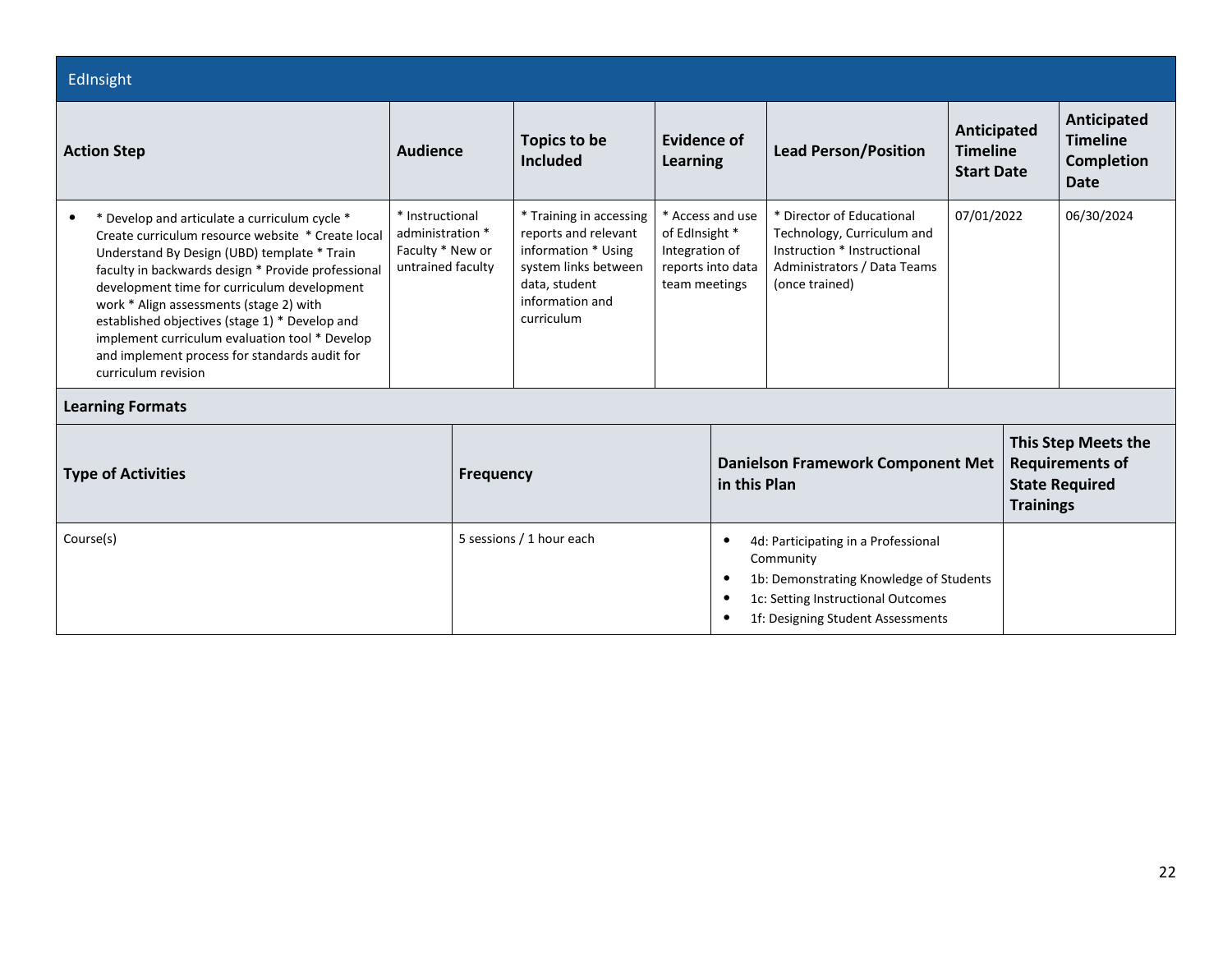| Assessment                                                                                                                                                                                                                                                                                                                                                                                                                                                                    |                 |                                                                                                                                                                                    |  |                                                                                                                                                                                                                                                                                                                                                                        |                                                                                                                                                                       |            |                                                     |                                                                        |
|-------------------------------------------------------------------------------------------------------------------------------------------------------------------------------------------------------------------------------------------------------------------------------------------------------------------------------------------------------------------------------------------------------------------------------------------------------------------------------|-----------------|------------------------------------------------------------------------------------------------------------------------------------------------------------------------------------|--|------------------------------------------------------------------------------------------------------------------------------------------------------------------------------------------------------------------------------------------------------------------------------------------------------------------------------------------------------------------------|-----------------------------------------------------------------------------------------------------------------------------------------------------------------------|------------|-----------------------------------------------------|------------------------------------------------------------------------|
| <b>Action Step</b>                                                                                                                                                                                                                                                                                                                                                                                                                                                            | <b>Audience</b> | <b>Topics to be</b><br>Included                                                                                                                                                    |  | <b>Evidence of Learning</b>                                                                                                                                                                                                                                                                                                                                            | <b>Lead Person/Position</b>                                                                                                                                           |            | Anticipated<br><b>Timeline</b><br><b>Start Date</b> | Anticipated<br><b>Timeline</b><br><b>Completion</b><br><b>Date</b>     |
| * Develop and articulate a curriculum cycle *<br>Create curriculum resource website * Create<br>local Understand By Design (UBD) template *<br>Train faculty in backwards design * Provide<br>professional development time for curriculum<br>development work * Align assessments (stage<br>2) with established objectives (stage 1) *<br>Develop and implement curriculum evaluation<br>tool * Develop and implement process for<br>standards audit for curriculum revision | * All faculty   | * Assessment types and<br>purpose * Data-based<br>instructional decision<br>making * Aligning<br>assessments to<br>objectives and<br>standards * Creation of<br>common assessments |  | * Faculty fluency with<br>* Director of Educational<br>types and purpose of<br>Technology, Curriculum and<br>assessment * Creation of<br>Instruction * Professional<br>local common<br>development / Coaching<br>consultant * In-house<br>assessments *<br>facilitators<br>Assessment review and<br>revision cycle tied to<br>curriculum cycle and<br>student outcomes |                                                                                                                                                                       | 08/01/2022 |                                                     | 06/30/2023                                                             |
| <b>Learning Formats</b>                                                                                                                                                                                                                                                                                                                                                                                                                                                       |                 |                                                                                                                                                                                    |  |                                                                                                                                                                                                                                                                                                                                                                        |                                                                                                                                                                       |            |                                                     |                                                                        |
| <b>Type of Activities</b>                                                                                                                                                                                                                                                                                                                                                                                                                                                     |                 | <b>Frequency</b>                                                                                                                                                                   |  | this Plan                                                                                                                                                                                                                                                                                                                                                              | Danielson Framework Component Met in                                                                                                                                  |            | <b>Trainings</b>                                    | This Step Meets the<br><b>Requirements of</b><br><b>State Required</b> |
| Inservice day                                                                                                                                                                                                                                                                                                                                                                                                                                                                 |                 | 3 session / 2 hours each (rotating cohorts)                                                                                                                                        |  | ٠<br>٠<br>$\bullet$<br>$\bullet$                                                                                                                                                                                                                                                                                                                                       | 1c: Setting Instructional Outcomes<br>1f: Designing Student Assessments<br>3e: Demonstrating Flexibility and<br>Responsiveness<br>3d: Using Assessment in Instruction |            |                                                     |                                                                        |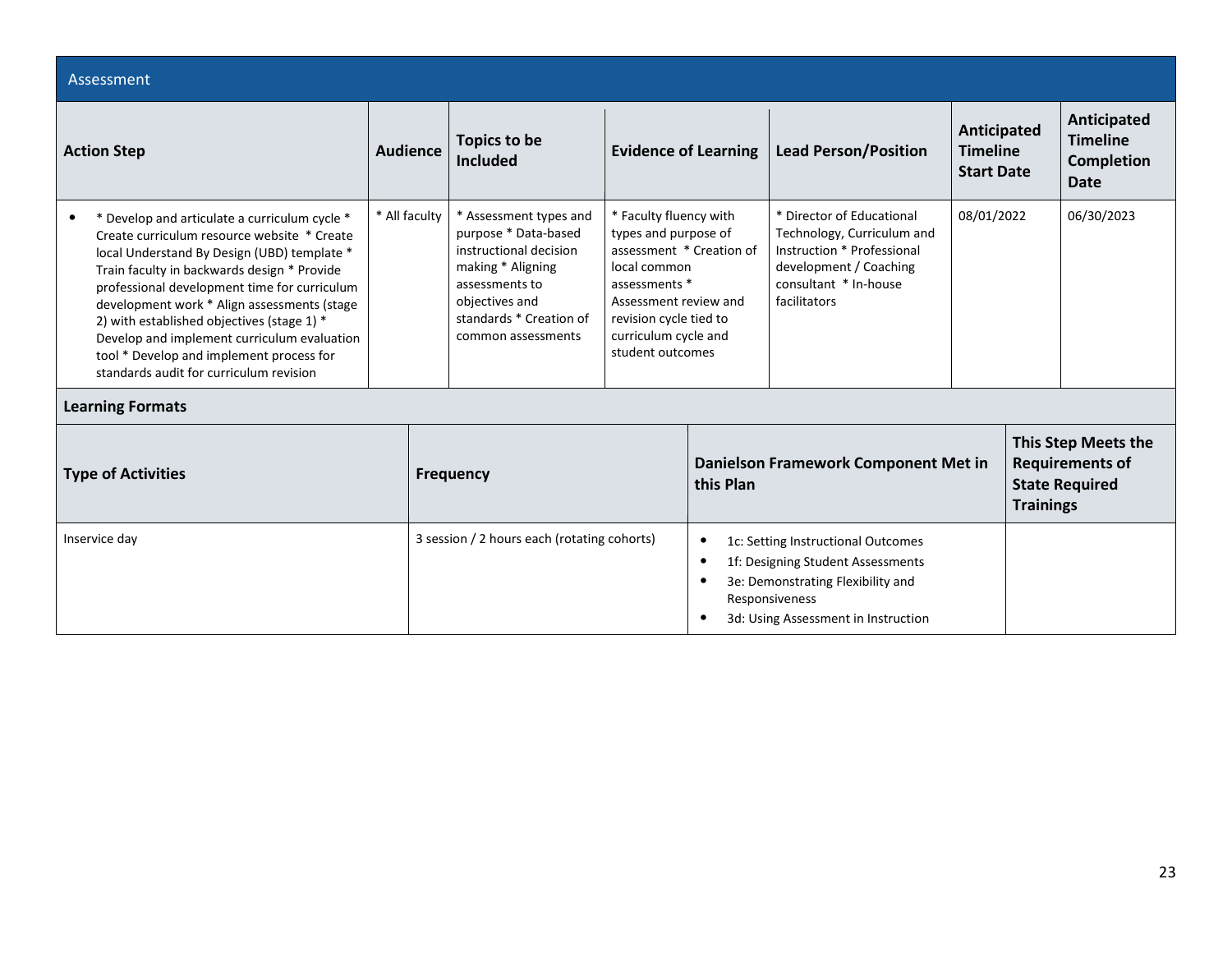| Shanthi Project                                                                                                                                                                                                                                                                                                                                                                                                                                                                                                                                                                                                                                                                                                                                                                                               |                               |                                                                                         |                                                                                                                                                                                                                                    |                         |                                                                                                                                                                                   |            |                                                     |                                                                           |
|---------------------------------------------------------------------------------------------------------------------------------------------------------------------------------------------------------------------------------------------------------------------------------------------------------------------------------------------------------------------------------------------------------------------------------------------------------------------------------------------------------------------------------------------------------------------------------------------------------------------------------------------------------------------------------------------------------------------------------------------------------------------------------------------------------------|-------------------------------|-----------------------------------------------------------------------------------------|------------------------------------------------------------------------------------------------------------------------------------------------------------------------------------------------------------------------------------|-------------------------|-----------------------------------------------------------------------------------------------------------------------------------------------------------------------------------|------------|-----------------------------------------------------|---------------------------------------------------------------------------|
| <b>Action Step</b>                                                                                                                                                                                                                                                                                                                                                                                                                                                                                                                                                                                                                                                                                                                                                                                            | <b>Audience</b>               | <b>Topics to be</b><br><b>Included</b>                                                  | <b>Evidence of Learning</b>                                                                                                                                                                                                        |                         | Lead<br><b>Person/Position</b>                                                                                                                                                    |            | Anticipated<br><b>Timeline</b><br><b>Start Date</b> | <b>Anticipated</b><br><b>Timeline</b><br><b>Completion</b><br><b>Date</b> |
| * Communicate motto, mission, vision and commitments<br>to stakeholders. * Administer the PA School Climate<br>survey in the fall * Administer PASS to students K-12 Oct-<br>Nov * Lead the school community in developing a shared<br>vision of standards for learning and behavior at the school<br>level. * Empower student groups and individual students<br>to have a voice in decision making. * Utilize the<br>elementary Family Engagement meetings and the<br>secondary Coffee and Convo sessions to elicit input and<br>feedback from parents/guardians/families on school<br>activities. * Provide interventions to improve student's<br>sense of connectedness and feelings about school *<br>Administer PASS to students K-12 Feb-Mar * Administer<br>the PA School Climate survey in the spring | * Faculty<br>cohort<br>groups | * Mindfulness<br>practices *<br>Social-<br>emotional<br>resiliency                      | * Faculty can use the<br>techniques they are taught<br>with students in their classes *<br>Shanthi Project staff will<br>provide coaching support for<br>teachers in their classrooms<br>and provide feedback on<br>implementation |                         | * Principals *<br>Shanthi Project Staff                                                                                                                                           | 08/01/2022 |                                                     | 06/30/2025                                                                |
| <b>Learning Formats</b>                                                                                                                                                                                                                                                                                                                                                                                                                                                                                                                                                                                                                                                                                                                                                                                       |                               |                                                                                         |                                                                                                                                                                                                                                    |                         |                                                                                                                                                                                   |            |                                                     |                                                                           |
| <b>Type of Activities</b>                                                                                                                                                                                                                                                                                                                                                                                                                                                                                                                                                                                                                                                                                                                                                                                     |                               | <b>Frequency</b>                                                                        |                                                                                                                                                                                                                                    | <b>Met in this Plan</b> | <b>Danielson Framework Component</b>                                                                                                                                              |            | <b>Trainings</b>                                    | This Step Meets the<br><b>Requirements of</b><br><b>State Required</b>    |
| Coaching (peer-to-peer; school leader-to-teacher; other coaching<br>models)                                                                                                                                                                                                                                                                                                                                                                                                                                                                                                                                                                                                                                                                                                                                   |                               | 8 sessions / 1 hour each (We are hoping<br>to run 2 cohorts with additional<br>funding) |                                                                                                                                                                                                                                    |                         | 1b: Demonstrating Knowledge of<br>Students<br>1d: Demonstrating Knowledge of<br>Resources<br>2d: Managing Student Behavior<br>3e: Demonstrating Flexibility and<br>Responsiveness |            | (Act 18)                                            | <b>Trauma Informed Training</b>                                           |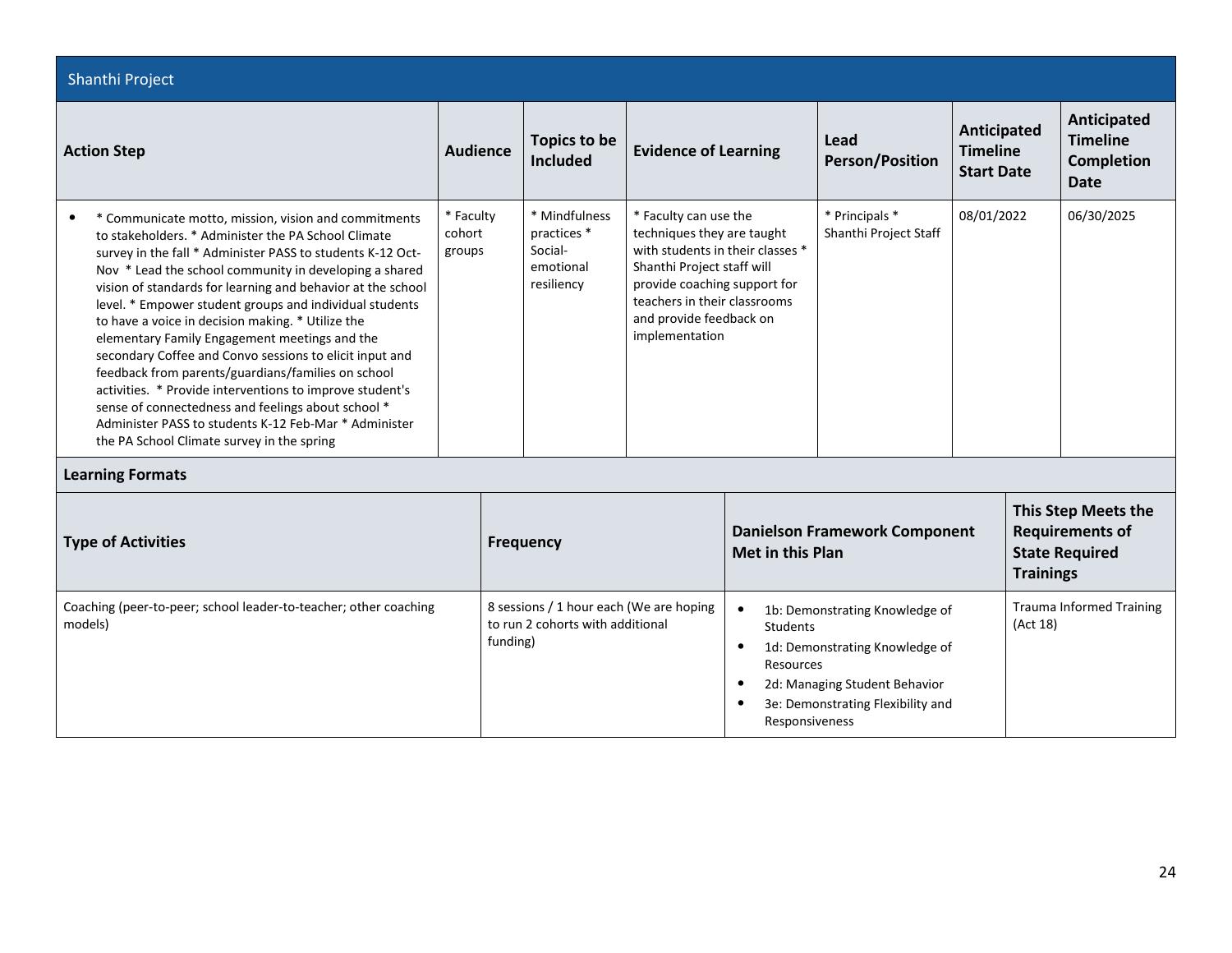| <b>Second Step</b>                                                                                                                                                                                                                                                                                                                                                                                                                                                                                                                                                                                                                                                                                                                                                                                                           |                                                         |                                                                                                               |                                                                                                                                                                                                                                               |                                                                                                                                                                                                                                 |                                           |                                                     |                  |                                                                               |
|------------------------------------------------------------------------------------------------------------------------------------------------------------------------------------------------------------------------------------------------------------------------------------------------------------------------------------------------------------------------------------------------------------------------------------------------------------------------------------------------------------------------------------------------------------------------------------------------------------------------------------------------------------------------------------------------------------------------------------------------------------------------------------------------------------------------------|---------------------------------------------------------|---------------------------------------------------------------------------------------------------------------|-----------------------------------------------------------------------------------------------------------------------------------------------------------------------------------------------------------------------------------------------|---------------------------------------------------------------------------------------------------------------------------------------------------------------------------------------------------------------------------------|-------------------------------------------|-----------------------------------------------------|------------------|-------------------------------------------------------------------------------|
| <b>Action Step</b>                                                                                                                                                                                                                                                                                                                                                                                                                                                                                                                                                                                                                                                                                                                                                                                                           | <b>Audience</b>                                         | Topics to be<br><b>Included</b>                                                                               | <b>Evidence of Learning</b>                                                                                                                                                                                                                   |                                                                                                                                                                                                                                 | Lead<br><b>Person/Position</b>            | Anticipated<br><b>Timeline</b><br><b>Start Date</b> |                  | <b>Anticipated</b><br><b>Timeline</b><br><b>Completion</b><br><b>Date</b>     |
| * Communicate motto, mission, vision and<br>$\bullet$<br>commitments to stakeholders. * Administer the PA<br>School Climate survey in the fall * Administer PASS to<br>students K-12 Oct-Nov * Lead the school community in<br>developing a shared vision of standards for learning and<br>behavior at the school level. * Empower student groups<br>and individual students to have a voice in decision<br>making. * Utilize the elementary Family Engagement<br>meetings and the secondary Coffee and Convo sessions<br>to elicit input and feedback from<br>parents/guardians/families on school activities. *<br>Provide interventions to improve student's sense of<br>connectedness and feelings about school * Administer<br>PASS to students K-12 Feb-Mar * Administer the PA<br>School Climate survey in the spring | * Faculty<br>implementing<br>the Second Step<br>Program | * Second Step<br>content,<br>including the<br>anti-bullying<br>module *<br>Utilizing lessons<br>with students | * Faculty implements<br>lessons from the Second<br>Step program proactively *<br>Faculty helps students to<br>effectively utilize strategies<br>from the program when<br>they are experiencing<br>social, emotional, or<br>behavioral issues. |                                                                                                                                                                                                                                 | * Principals * In-<br>House Coach/Trainer | 08/01/2022                                          |                  | 06/30/2025                                                                    |
| <b>Learning Formats</b>                                                                                                                                                                                                                                                                                                                                                                                                                                                                                                                                                                                                                                                                                                                                                                                                      |                                                         |                                                                                                               |                                                                                                                                                                                                                                               |                                                                                                                                                                                                                                 |                                           |                                                     |                  |                                                                               |
| <b>Type of Activities</b>                                                                                                                                                                                                                                                                                                                                                                                                                                                                                                                                                                                                                                                                                                                                                                                                    | <b>Frequency</b>                                        |                                                                                                               |                                                                                                                                                                                                                                               | <b>Met in this Plan</b>                                                                                                                                                                                                         | <b>Danielson Framework Component</b>      |                                                     | <b>Trainings</b> | <b>This Step Meets the</b><br><b>Requirements of</b><br><b>State Required</b> |
| Inservice day                                                                                                                                                                                                                                                                                                                                                                                                                                                                                                                                                                                                                                                                                                                                                                                                                |                                                         | 1 training / 2 hours                                                                                          |                                                                                                                                                                                                                                               | 1b: Demonstrating Knowledge of<br>$\bullet$<br><b>Students</b><br>3e: Demonstrating Flexibility and<br>$\bullet$<br>Responsiveness<br>1d: Demonstrating Knowledge of<br>Resources<br>2d: Managing Student Behavior<br>$\bullet$ |                                           |                                                     | (Act 18)         | <b>Trauma Informed Training</b>                                               |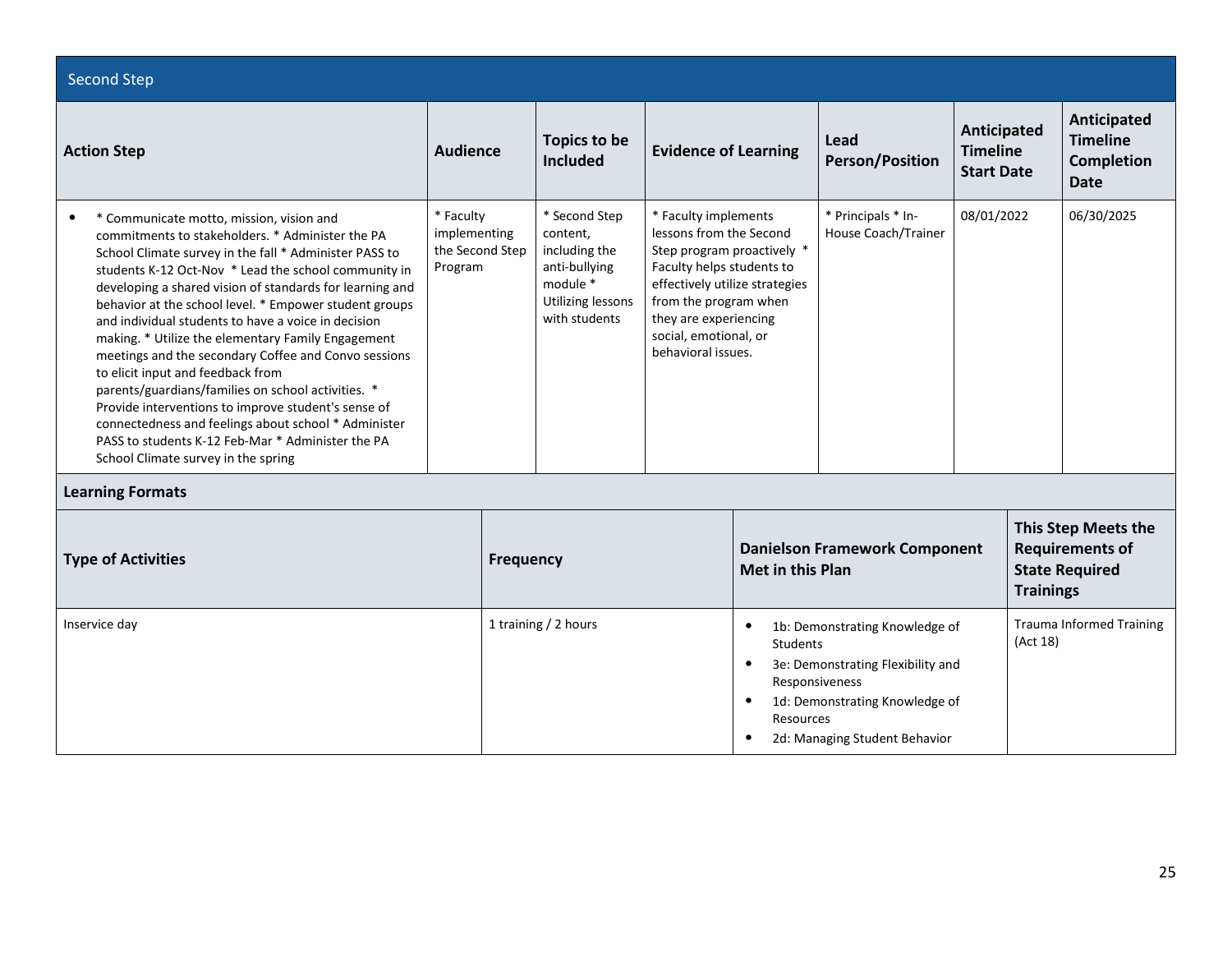| <b>PASS</b>                                                                                                                                                                                                                                                                                                                                                                                                                                                                                                                                                                                                                                                                                                                                                                                                                        |                                               |                                                                                                                                                                        |                                                                                                                                                                                                                                         |                         |                                                                                                                                                  |                                                     |                  |                                                                               |
|------------------------------------------------------------------------------------------------------------------------------------------------------------------------------------------------------------------------------------------------------------------------------------------------------------------------------------------------------------------------------------------------------------------------------------------------------------------------------------------------------------------------------------------------------------------------------------------------------------------------------------------------------------------------------------------------------------------------------------------------------------------------------------------------------------------------------------|-----------------------------------------------|------------------------------------------------------------------------------------------------------------------------------------------------------------------------|-----------------------------------------------------------------------------------------------------------------------------------------------------------------------------------------------------------------------------------------|-------------------------|--------------------------------------------------------------------------------------------------------------------------------------------------|-----------------------------------------------------|------------------|-------------------------------------------------------------------------------|
| <b>Action Step</b>                                                                                                                                                                                                                                                                                                                                                                                                                                                                                                                                                                                                                                                                                                                                                                                                                 | <b>Audience</b>                               | <b>Topics to be</b><br><b>Included</b>                                                                                                                                 | <b>Evidence of Learning</b>                                                                                                                                                                                                             |                         | Lead<br><b>Person/Position</b>                                                                                                                   | Anticipated<br><b>Timeline</b><br><b>Start Date</b> |                  | Anticipated<br><b>Timeline</b><br><b>Completion</b><br><b>Date</b>            |
| * Communicate motto, mission, vision and<br>$\bullet$<br>commitments to stakeholders. * Administer the<br>PA School Climate survey in the fall * Administer<br>PASS to students K-12 Oct-Nov * Lead the school<br>community in developing a shared vision of<br>standards for learning and behavior at the school<br>level. * Empower student groups and individual<br>students to have a voice in decision making. *<br>Utilize the elementary Family Engagement<br>meetings and the secondary Coffee and Convo<br>sessions to elicit input and feedback from<br>parents/guardians/families on school activities. *<br>Provide interventions to improve student's sense<br>of connectedness and feelings about school *<br>Administer PASS to students K-12 Feb-Mar *<br>Administer the PA School Climate survey in the<br>spring | * Faculty *<br>Administration<br>* Data Teams | * Administering the<br>PASS screener *<br><b>Interpreting PASS</b><br>results * Providing<br>targeted<br>interventions at<br>building, cohort and<br>individual levels | * Faculty will be able to<br>administer the PASS to<br>students, interpret results and<br>recommend/provide<br>appropriate interventions. *<br>Administration and data teams<br>will lead these conversations at<br>the building level. |                         | * Principals                                                                                                                                     | 08/01/2022                                          |                  | 06/30/2025                                                                    |
| <b>Learning Formats</b>                                                                                                                                                                                                                                                                                                                                                                                                                                                                                                                                                                                                                                                                                                                                                                                                            |                                               |                                                                                                                                                                        |                                                                                                                                                                                                                                         |                         |                                                                                                                                                  |                                                     |                  |                                                                               |
| <b>Type of Activities</b>                                                                                                                                                                                                                                                                                                                                                                                                                                                                                                                                                                                                                                                                                                                                                                                                          |                                               | <b>Frequency</b>                                                                                                                                                       |                                                                                                                                                                                                                                         | <b>Met in this Plan</b> | <b>Danielson Framework Component</b>                                                                                                             |                                                     | <b>Trainings</b> | <b>This Step Meets the</b><br><b>Requirements of</b><br><b>State Required</b> |
| Inservice day                                                                                                                                                                                                                                                                                                                                                                                                                                                                                                                                                                                                                                                                                                                                                                                                                      |                                               | * 1 session / 1 hour - administer * 1 session / 1<br>hour - interpret * 1 session / 1 hour -<br>interventions                                                          | $\bullet$<br><b>Students</b><br>$\bullet$<br>and Rapport<br>$\bullet$<br>Responsiveness                                                                                                                                                 |                         | 1b: Demonstrating Knowledge of<br>2a: Creating an Environment of Respect<br>3e: Demonstrating Flexibility and<br>4c: Communicating with Families |                                                     | (Act 18)         | <b>Trauma Informed Training</b>                                               |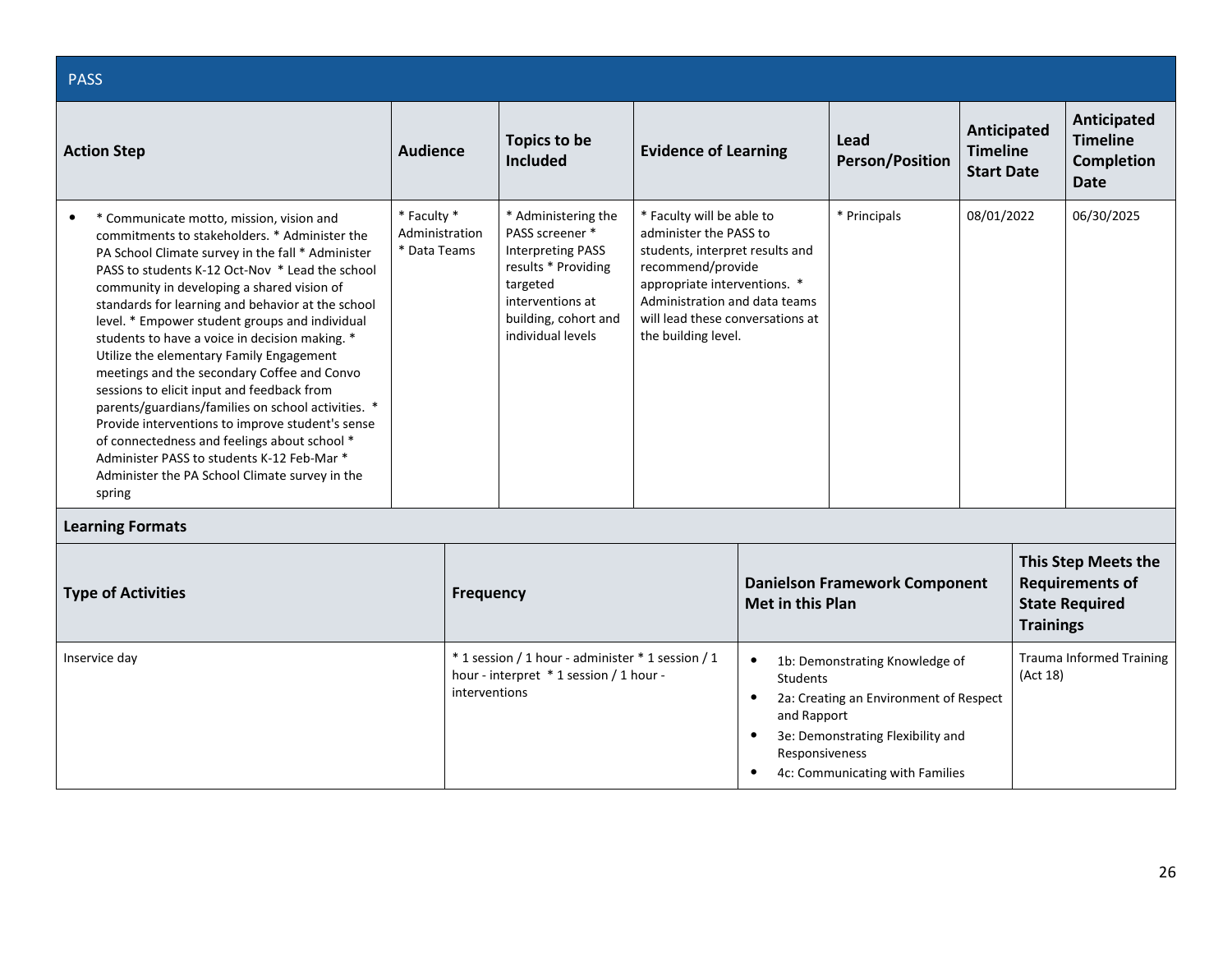| <b>School Climate and Culture</b>                                                                                                                                                                                                                                                                                                                                                                                                                                                                                                                                                                                                                                                                                                                                                                                         |                 |                                                                                                                                                                                  |                                                                             |                                                                                                                                                                                                                                 |                                                                 |                                                     |                  |                                                                               |
|---------------------------------------------------------------------------------------------------------------------------------------------------------------------------------------------------------------------------------------------------------------------------------------------------------------------------------------------------------------------------------------------------------------------------------------------------------------------------------------------------------------------------------------------------------------------------------------------------------------------------------------------------------------------------------------------------------------------------------------------------------------------------------------------------------------------------|-----------------|----------------------------------------------------------------------------------------------------------------------------------------------------------------------------------|-----------------------------------------------------------------------------|---------------------------------------------------------------------------------------------------------------------------------------------------------------------------------------------------------------------------------|-----------------------------------------------------------------|-----------------------------------------------------|------------------|-------------------------------------------------------------------------------|
| <b>Action Step</b>                                                                                                                                                                                                                                                                                                                                                                                                                                                                                                                                                                                                                                                                                                                                                                                                        | <b>Audience</b> | <b>Topics to be</b><br><b>Included</b>                                                                                                                                           | <b>Evidence of</b><br>Learning                                              |                                                                                                                                                                                                                                 | Lead<br><b>Person/Position</b>                                  | Anticipated<br><b>Timeline</b><br><b>Start Date</b> |                  | Anticipated<br><b>Timeline</b><br><b>Completion</b><br><b>Date</b>            |
| * Communicate motto, mission, vision and commitments to<br>$\bullet$<br>stakeholders. * Administer the PA School Climate survey in<br>the fall * Administer PASS to students K-12 Oct-Nov * Lead<br>the school community in developing a shared vision of<br>standards for learning and behavior at the school level. *<br>Empower student groups and individual students to have a<br>voice in decision making. * Utilize the elementary Family<br>Engagement meetings and the secondary Coffee and Convo<br>sessions to elicit input and feedback from<br>parents/guardians/families on school activities. * Provide<br>interventions to improve student's sense of connectedness<br>and feelings about school * Administer PASS to students K-12<br>Feb-Mar * Administer the PA School Climate survey in the<br>spring | * Faculty       | (Previous training has<br>addressed school-wide<br>supports and systems) *<br>School culture and<br>climate to cultivate<br>supportive learning<br>environments in<br>classrooms | * Positive<br>classroom<br>environments<br>evidenced in<br>walk-though tool |                                                                                                                                                                                                                                 | * Principals                                                    |                                                     | 08/01/2022       | 06/30/2025                                                                    |
| <b>Learning Formats</b>                                                                                                                                                                                                                                                                                                                                                                                                                                                                                                                                                                                                                                                                                                                                                                                                   |                 |                                                                                                                                                                                  |                                                                             |                                                                                                                                                                                                                                 |                                                                 |                                                     |                  |                                                                               |
| <b>Type of Activities</b>                                                                                                                                                                                                                                                                                                                                                                                                                                                                                                                                                                                                                                                                                                                                                                                                 |                 | <b>Frequency</b>                                                                                                                                                                 |                                                                             |                                                                                                                                                                                                                                 | <b>Danielson Framework</b><br><b>Component Met in this Plan</b> |                                                     | <b>Trainings</b> | <b>This Step Meets the</b><br><b>Requirements of</b><br><b>State Required</b> |
| Inservice day                                                                                                                                                                                                                                                                                                                                                                                                                                                                                                                                                                                                                                                                                                                                                                                                             |                 | * 3 sessions / 1 hour * Coaching sessions                                                                                                                                        |                                                                             | 3e: Demonstrating Flexibility and<br>$\bullet$<br>Responsiveness<br>2a: Creating an Environment of<br>$\bullet$<br>Respect and Rapport<br>4a: Reflecting on Teaching<br>$\bullet$<br>2b: Establishing a Culture for<br>Learning |                                                                 |                                                     | (Act 18)         | <b>Trauma Informed Training</b>                                               |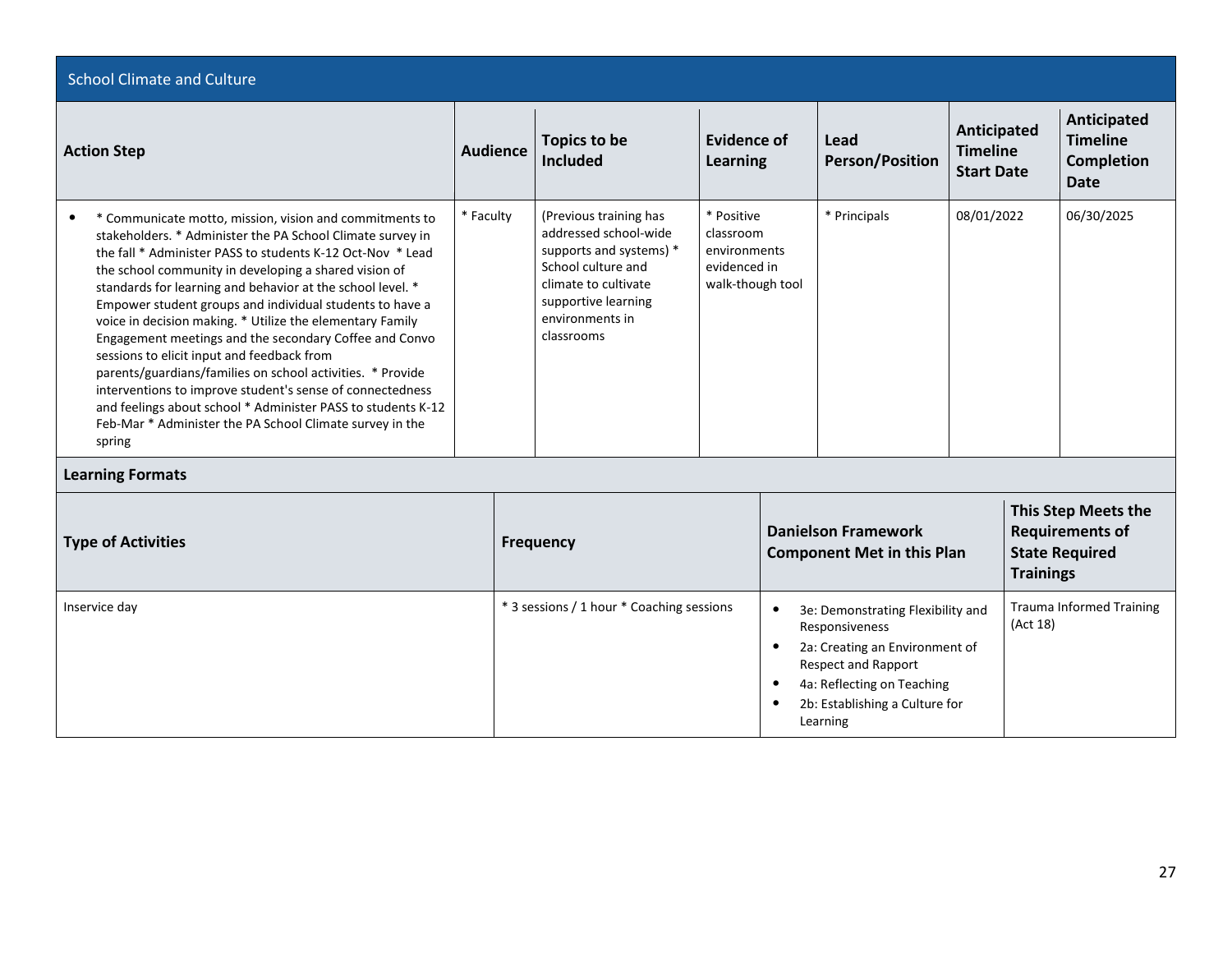| Achievement and Growth                                                                                                                                                                                                                                                                                                                                                                                                                            |                                               |                              |                                                                                                                                                                                                                                                                  |                         |                                                                                                                                                                                         |                                                                                                                                                                          |                                                                                            |  |                                                                    |
|---------------------------------------------------------------------------------------------------------------------------------------------------------------------------------------------------------------------------------------------------------------------------------------------------------------------------------------------------------------------------------------------------------------------------------------------------|-----------------------------------------------|------------------------------|------------------------------------------------------------------------------------------------------------------------------------------------------------------------------------------------------------------------------------------------------------------|-------------------------|-----------------------------------------------------------------------------------------------------------------------------------------------------------------------------------------|--------------------------------------------------------------------------------------------------------------------------------------------------------------------------|--------------------------------------------------------------------------------------------|--|--------------------------------------------------------------------|
| <b>Action Step</b>                                                                                                                                                                                                                                                                                                                                                                                                                                | <b>Audience</b>                               | <b>Topics to be Included</b> |                                                                                                                                                                                                                                                                  | Evidence of<br>Learning |                                                                                                                                                                                         | <b>Lead Person/Position</b>                                                                                                                                              | Anticipated<br><b>Timeline</b><br><b>Start Date</b>                                        |  | Anticipated<br><b>Timeline</b><br><b>Completion</b><br><b>Date</b> |
| * Look at historical achievement and<br>growth data * Vertical and horizontal<br>alignment of achievement and growth<br>goals * Utilize data review calendar and<br>protocols * Administer and review local<br>assessment data to track interim<br>progress * Utilize curriculum review<br>process to ensure alignment of<br>assessments and instructional practices<br>with standards * Adjusting instructional<br>practices in response to data | * Administrators<br>* Faculty * Data<br>Teams |                              | * Using EdInsight to review<br>* Faculty adjust<br>and evaluate data *<br>Learning how to use data<br>to adjust instructional<br>practices to differentiate<br>instruction * Creating and<br>effectively utilizing<br>professional learning<br>communities (PLC) |                         | instructional practices (as<br>per supervision and<br>evaluation process) *<br>Achievement and growth<br>increase * PLCs have<br>been established and are<br>being utilized effectively | * Assistant Superintendent<br>* Director of Educational<br>Technology, Curriculum and<br>Instruction * Principals *<br>Data Department Leader                            | 08/01/2022                                                                                 |  | 06/30/2025                                                         |
| <b>Learning Formats</b>                                                                                                                                                                                                                                                                                                                                                                                                                           |                                               |                              |                                                                                                                                                                                                                                                                  |                         |                                                                                                                                                                                         |                                                                                                                                                                          |                                                                                            |  |                                                                    |
| <b>Type of Activities</b><br><b>Frequency</b>                                                                                                                                                                                                                                                                                                                                                                                                     |                                               |                              |                                                                                                                                                                                                                                                                  |                         | <b>Danielson Framework Component Met</b><br>in this Plan                                                                                                                                |                                                                                                                                                                          | This Step Meets the<br><b>Requirements of</b><br><b>State Required</b><br><b>Trainings</b> |  |                                                                    |
| Professional Learning Community (PLC)                                                                                                                                                                                                                                                                                                                                                                                                             |                                               |                              | * At least 4 times per school year                                                                                                                                                                                                                               | $\bullet$<br>$\bullet$  |                                                                                                                                                                                         | 4a: Reflecting on Teaching<br>3e: Demonstrating Flexibility and<br>Responsiveness<br>4d: Participating in a Professional Community<br>1c: Setting Instructional Outcomes |                                                                                            |  | <b>Teaching Diverse Learners</b><br>in an Inclusive Setting        |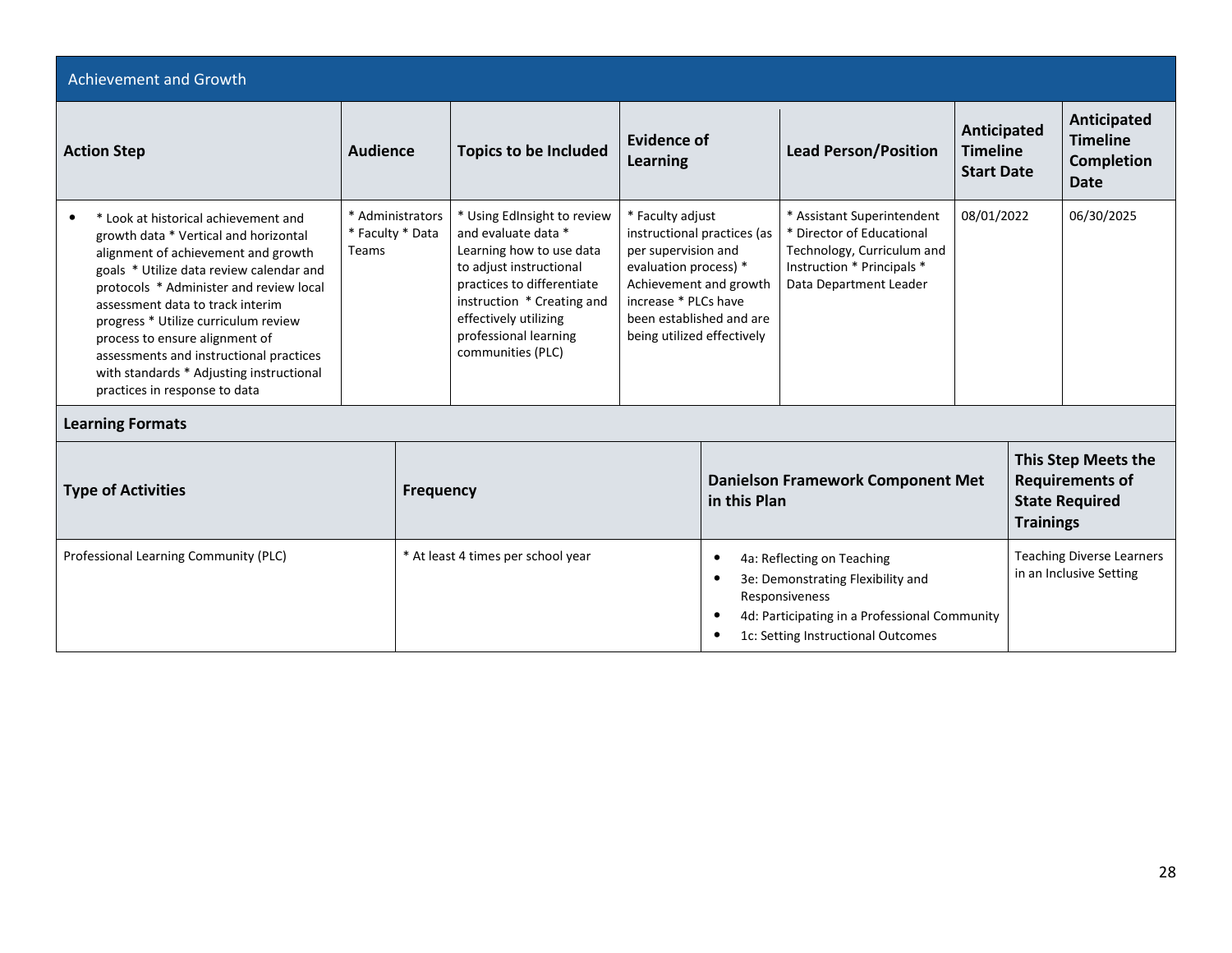# Communications Action Steps

| Evidence-based<br><b>Strategy</b>     | <b>Action Steps</b>                                                                                                                                                                                                                                                                                                                                                                                                                                                                                                                                                                                                                                                                                                                                                                               |
|---------------------------------------|---------------------------------------------------------------------------------------------------------------------------------------------------------------------------------------------------------------------------------------------------------------------------------------------------------------------------------------------------------------------------------------------------------------------------------------------------------------------------------------------------------------------------------------------------------------------------------------------------------------------------------------------------------------------------------------------------------------------------------------------------------------------------------------------------|
| Understanding By<br>Design Curriculum | Develop and articulate a curriculum cycle * Create curriculum resource website * Create local Understand By Design (UBD)<br>template * Train faculty in backwards design * Provide professional development time for curriculum development work * Align<br>assessments (stage 2) with established objectives (stage 1) * Develop and implement curriculum evaluation tool * Develop and<br>implement process for standards audit for curriculum revision                                                                                                                                                                                                                                                                                                                                         |
| School Culture and<br>Climate         | * Communicate motto, mission, vision and commitments to stakeholders. * Administer the PA School Climate survey in the fall *<br>$\bullet$<br>Administer PASS to students K-12 Oct-Nov * Lead the school community in developing a shared vision of standards for learning<br>and behavior at the school level. * Empower student groups and individual students to have a voice in decision making. * Utilize<br>the elementary Family Engagement meetings and the secondary Coffee and Convo sessions to elicit input and feedback from<br>parents/guardians/families on school activities. * Provide interventions to improve student's sense of connectedness and feelings<br>about school * Administer PASS to students K-12 Feb-Mar * Administer the PA School Climate survey in the spring |
| Achievement and<br>Growth             | • * Look at historical achievement and growth data * Vertical and horizontal alignment of achievement and growth goals * Utilize<br>data review calendar and protocols * Administer and review local assessment data to track interim progress * Utilize curriculum<br>review process to ensure alignment of assessments and instructional practices with standards * Adjusting instructional practices<br>in response to data                                                                                                                                                                                                                                                                                                                                                                    |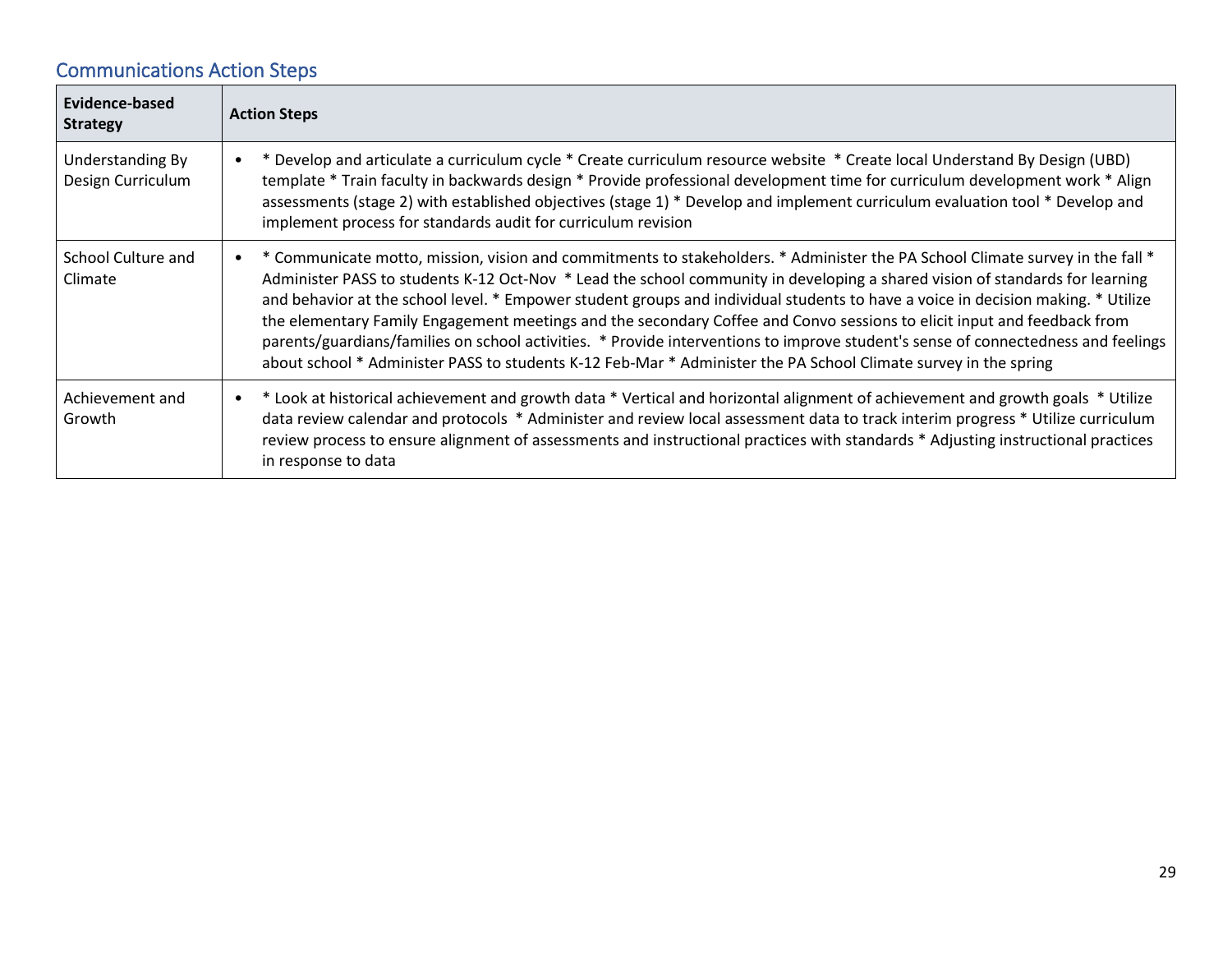### Communications Activities

| <b>Curriculum Communication</b> |                                                                                                                                                                                                                                                                                                                                                                                                                                                                      |                                      |                                                                                                                                                                      |                                                                      |                                              |                                                             |  |  |
|---------------------------------|----------------------------------------------------------------------------------------------------------------------------------------------------------------------------------------------------------------------------------------------------------------------------------------------------------------------------------------------------------------------------------------------------------------------------------------------------------------------|--------------------------------------|----------------------------------------------------------------------------------------------------------------------------------------------------------------------|----------------------------------------------------------------------|----------------------------------------------|-------------------------------------------------------------|--|--|
| <b>Action Step</b>              |                                                                                                                                                                                                                                                                                                                                                                                                                                                                      | Audience                             | Type of<br><b>Topics to be Included</b><br><b>Communication</b>                                                                                                      |                                                                      | Anticipated<br><b>Timeline Start</b><br>Date | Anticipated<br><b>Timeline</b><br><b>Completion</b><br>Date |  |  |
|                                 | * Develop and articulate a curriculum cycle * Create curriculum<br>resource website * Create local Understand By Design (UBD)<br>template * Train faculty in backwards design * Provide professional<br>development time for curriculum development work * Align<br>assessments (stage 2) with established objectives (stage 1) *<br>Develop and implement curriculum evaluation tool * Develop and<br>implement process for standards audit for curriculum revision | * District<br>stakeholders           | * As curriculum is developed<br>and adopted, an abridged<br>version will be posted to the<br>school district website for<br>stakeholders to access and<br>reference. | Director of Educational<br>Technology, Curriculum<br>and Instruction | 06/28/2023                                   | 06/28/2025                                                  |  |  |
| <b>Communications</b>           |                                                                                                                                                                                                                                                                                                                                                                                                                                                                      |                                      |                                                                                                                                                                      |                                                                      |                                              |                                                             |  |  |
|                                 | <b>Type of Communication</b>                                                                                                                                                                                                                                                                                                                                                                                                                                         | <b>Frequency</b>                     |                                                                                                                                                                      |                                                                      |                                              |                                                             |  |  |
|                                 | Posting on district website                                                                                                                                                                                                                                                                                                                                                                                                                                          | * Annually as completed and adopted. |                                                                                                                                                                      |                                                                      |                                              |                                                             |  |  |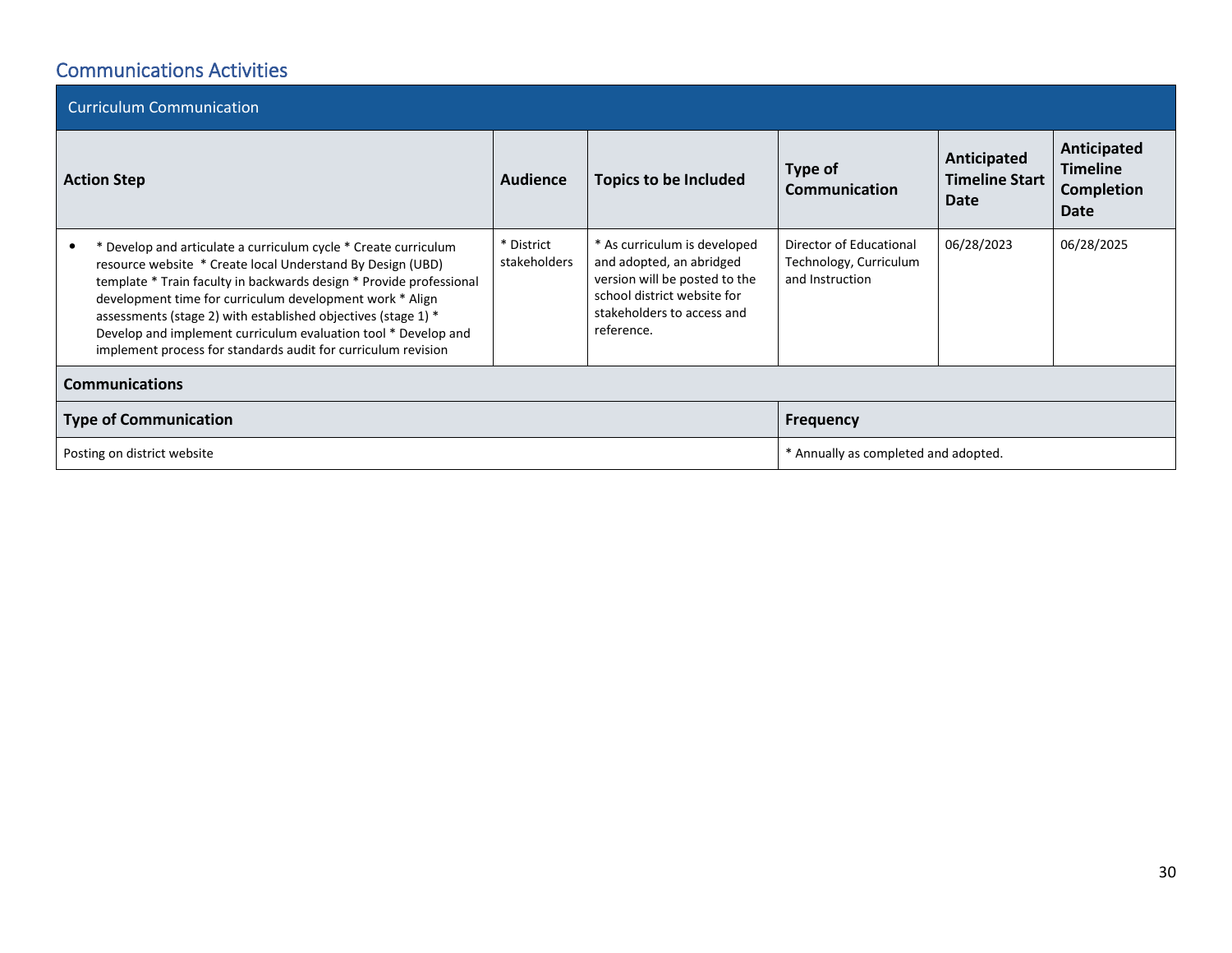| <b>School Culture and Climate Communication</b>                                                                                                                                                                                                                                                                                                                                                                                                                                                                                                                                                                                                                                                                                                                                                        |                            |                                                                                                                                                                                                                        |                                                                                                                 |                                                     |                                                      |  |  |
|--------------------------------------------------------------------------------------------------------------------------------------------------------------------------------------------------------------------------------------------------------------------------------------------------------------------------------------------------------------------------------------------------------------------------------------------------------------------------------------------------------------------------------------------------------------------------------------------------------------------------------------------------------------------------------------------------------------------------------------------------------------------------------------------------------|----------------------------|------------------------------------------------------------------------------------------------------------------------------------------------------------------------------------------------------------------------|-----------------------------------------------------------------------------------------------------------------|-----------------------------------------------------|------------------------------------------------------|--|--|
| <b>Action Step</b>                                                                                                                                                                                                                                                                                                                                                                                                                                                                                                                                                                                                                                                                                                                                                                                     | Audience                   | <b>Topics to be Included</b>                                                                                                                                                                                           | Type of<br><b>Communication</b>                                                                                 | Anticipated<br><b>Timeline</b><br><b>Start Date</b> | Anticipated<br><b>Timeline</b><br>Completion<br>Date |  |  |
| * Communicate motto, mission, vision and commitments to<br>stakeholders. * Administer the PA School Climate survey in the fall<br>* Administer PASS to students K-12 Oct-Nov * Lead the school<br>community in developing a shared vision of standards for learning<br>and behavior at the school level. * Empower student groups and<br>individual students to have a voice in decision making. * Utilize the<br>elementary Family Engagement meetings and the secondary<br>Coffee and Convo sessions to elicit input and feedback from<br>parents/guardians/families on school activities. * Provide<br>interventions to improve student's sense of connectedness and<br>feelings about school * Administer PASS to students K-12 Feb-Mar<br>* Administer the PA School Climate survey in the spring | * District<br>stakeholders | * Communicate that surveys<br>(PASS, PA School Climate) are<br>taking place * Discuss district-<br>wide and building-wide data<br>with community through annual<br>data presentation and family<br>engagement meetings | * Assistant Superintendent<br>* Director of Education<br>Technology, Curriculum and<br>Instruction * Principals | 08/01/2022                                          | 06/30/2025                                           |  |  |
| <b>Communications</b>                                                                                                                                                                                                                                                                                                                                                                                                                                                                                                                                                                                                                                                                                                                                                                                  |                            |                                                                                                                                                                                                                        |                                                                                                                 |                                                     |                                                      |  |  |
| <b>Type of Communication</b>                                                                                                                                                                                                                                                                                                                                                                                                                                                                                                                                                                                                                                                                                                                                                                           | <b>Frequency</b>           |                                                                                                                                                                                                                        |                                                                                                                 |                                                     |                                                      |  |  |
| Presentation                                                                                                                                                                                                                                                                                                                                                                                                                                                                                                                                                                                                                                                                                                                                                                                           | * Annually                 |                                                                                                                                                                                                                        |                                                                                                                 |                                                     |                                                      |  |  |